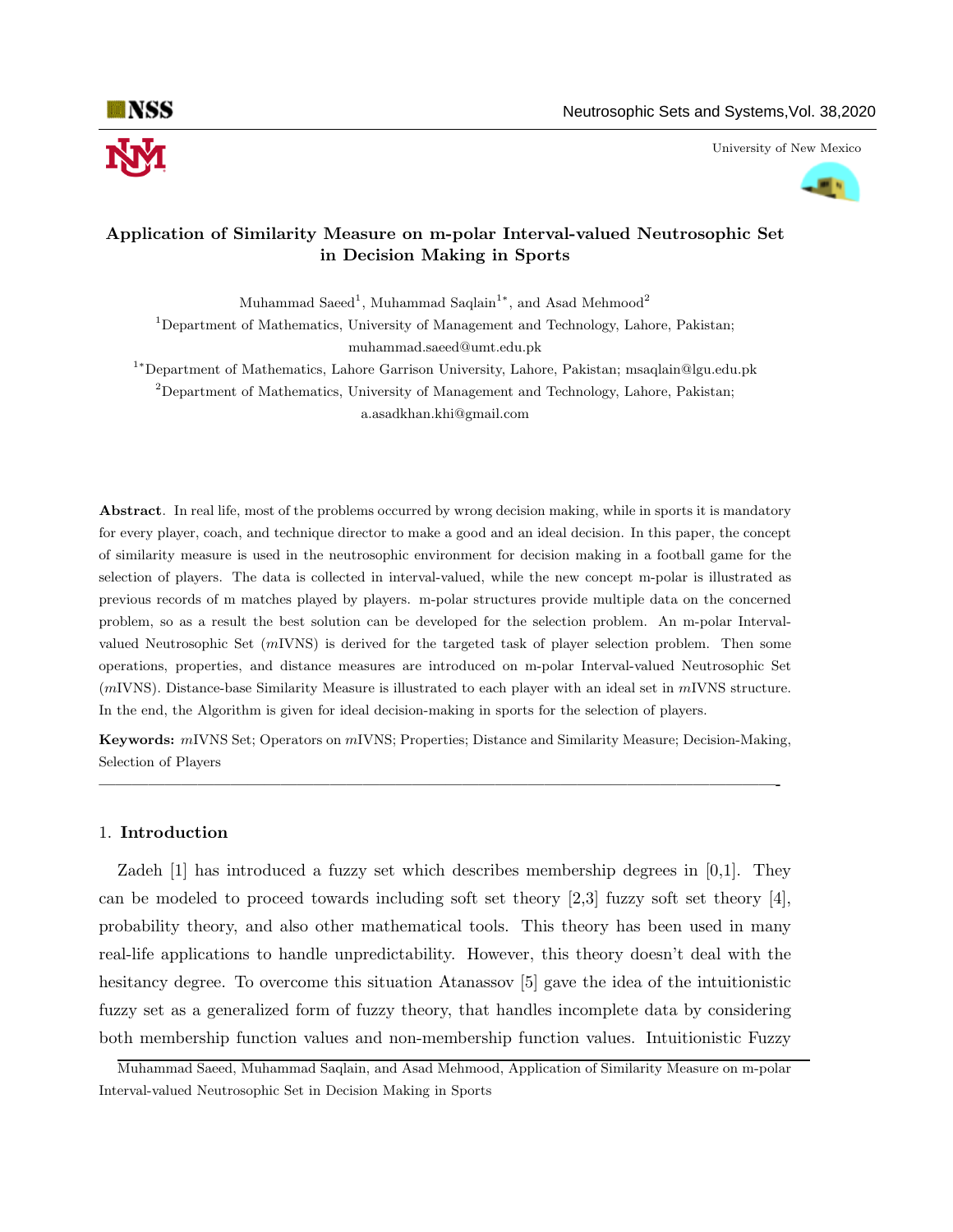theory has been extended by many researchers in dealing with real-life problems. Intuitionistic fuzzy sets fail in grip patchy data because membership, hesitancy, and non-membership functions are dependent in this theory, while neutrosophic sets overcome with the solution where these functions are independent which exists in psychology theory and belief system. For several decades there are more concepts applied in soft set theory, different mathematicians relate their ideas and results on soft set theory in fuzzy set theory and other hybrid structures. To analyze the ability of ideal decision on positive effects and as well as on negative effects Zhang [6] gave bipolar concept on truth or false. It was further extended by Chen [7] to multipolar structure, where multiple data can be studied and evaluated. Akram [8-11] has applied to m-polar structure in decision-making problems and pattern recognition techniques.

Firstly, the concept of Neutrosophic Set (NS) introduced by Smarandache [12] is a tool that handles the problem with inconsistency and imprecise data with indeterminacy. Nowadays the NS has been extended in many hybrid structures. Single-valued NS is proposed in [12] and also Interval-valued Neutrosophic Set (IVNS) truth indeterminacy and falsity are determined by intervals that have huge information in real-life problems. Similarity measure technique is a well-known process to compare two sets. The Similarity measure is also used for the evaluation of pattern recognition of an object, set, and material. It is usually used between two independent objects on the basis of distance measure, while distance measure gives the numeric value of separation between two objects. A Similarity measures on fuzzy sets, soft sets, neutrosophic sets, etc. are done by several authors in their papers [13-26]. Aggregate operators, similarity measure, and a TOPSIS technique and their application in real life are introduced by [27-31] by Saeed et al. Application of fuzzy numbers in mobile selection in metros like Lahore is proposed by Saqlain [32,33]. TOPSIS technique of Multi-Criteria Decision Making (MCDM) can also be used for the prediction of games, and it's applied in FIFA 2018 by [34], prediction of games is a very complex topic and this game is also predicted by [35]. Liu et al. [36] introduced multi-valued neutrosophic numbers and utilized it with Bonferroni operator in multi-valued decision-making problems. Kamal et al. introduced a multi-polar neutrosophic soft structure with some operators and properties in [37]. Abdel-Basset et al. [38-42] proposed the solution to supply change problems, professional selection problem, time-cost tradeoff, and leveling problems in construction using a neutrosophic environment. Several authors [43-47] have done researches in m-polar structure with the fuzzy set, neutrosophic set, soft set topology in the past couple of years. From a scholastic point of view, operators on multi-valued neutrosophic soft sets need to be specified so that concepts can easily be applied in real-life applications. The concept of interval-valued neutrosophic sets was proposed where uncertain, vague, inconsistent, and incomplete data given in interval-valued. In this paper, we introduce m-polar Interval-valued neutrosophic sets that deal with multiple set of data that are used

Muhammad Saeed, Muhammad Saqlain, and Asad Mehmood, Application of Similarity Measure on m-polar Interval-valued Neutrosophic Set in Decision Making in Sports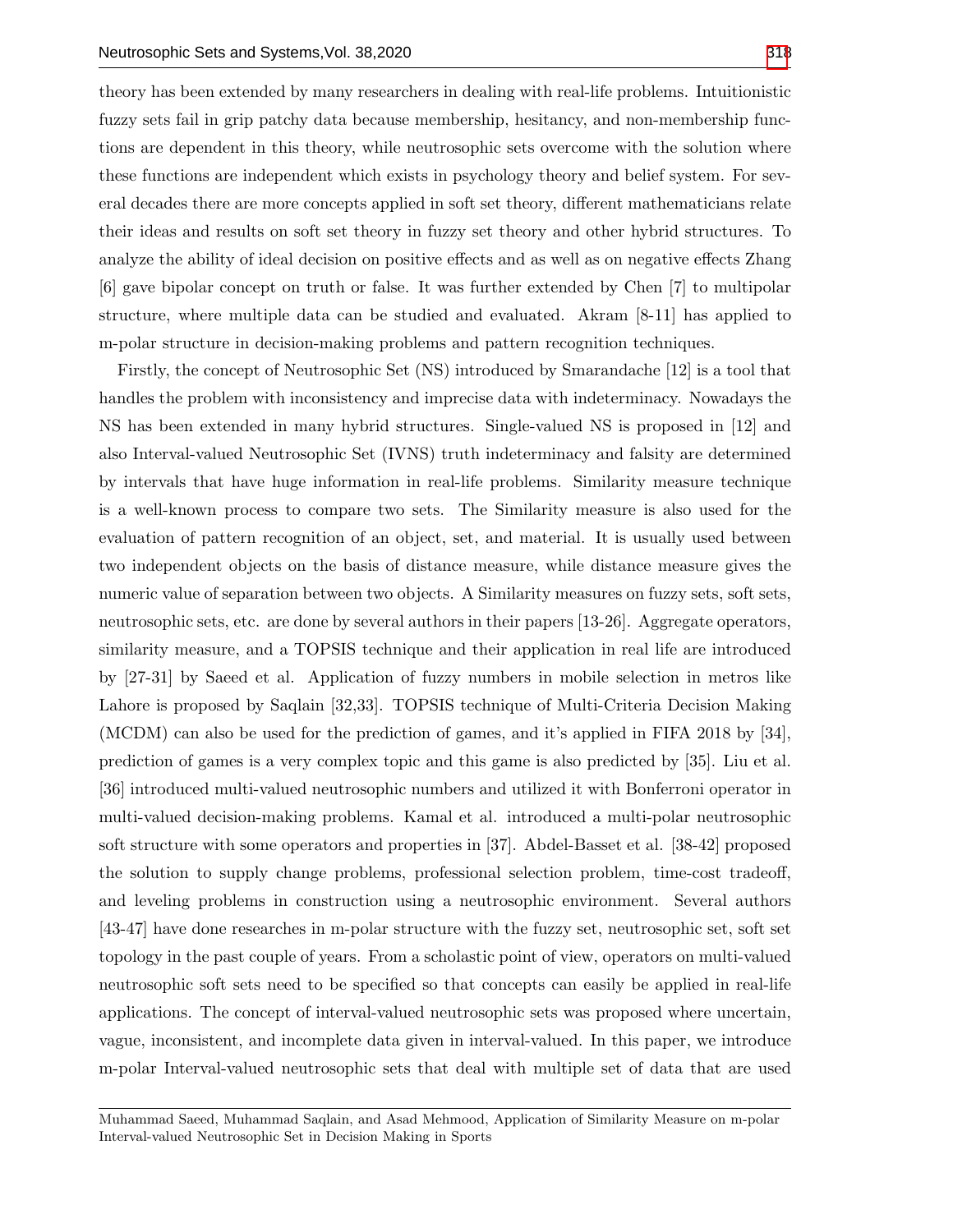in uncertain, vague, inconsistent, and incomplete data environment. An important issue is how we can represent, m-polar interval-valued neutrosophic set? It's operators and similarity measure? What should be the generalized form of interval-valued neutrosophic sets? What should be the application of this environment? To find the answers to all these questions, this study is done.

In this paper, the concept of Interval-valued neutrosophic set is extended to m-polar Intervalvalued Neutrosophic Set (m-polar IVNS);

- (1) m-polar IVNS, its definition, and representation.
- (2) Aggregate operators of mIVNS and properties on operators of mIVNS.
- (3) Distance measure and Similarity measures of mIVNS.
- (4) m-polar IVNS Algorithm.
- (5) Application of the proposed environment

The paper is organized and structured in the following ways, also shown in Figure 1. In section 1, the introduction and literature review are presented. Section 2, consists of some basic definitions which will help read the rest of the article. In section 3, the definition, representation, and some operations like union, intersection, and complement, etc. of mpolar IVNS have been proposed. In section 4, properties concerned with operators have been studied. In section 5, distances on m-polar IVNS have been introduced and the similarity measure concept is revisited. In section 5, the application of the proposed environment with algorithm is presented. In section 6, the conclusion is presented.



FIGURE 1. Pictorial view for the structure of the article

Muhammad Saeed, Muhammad Saqlain, and Asad Mehmood, Application of Similarity Measure on m-polar Interval-valued Neutrosophic Set in Decision Making in Sports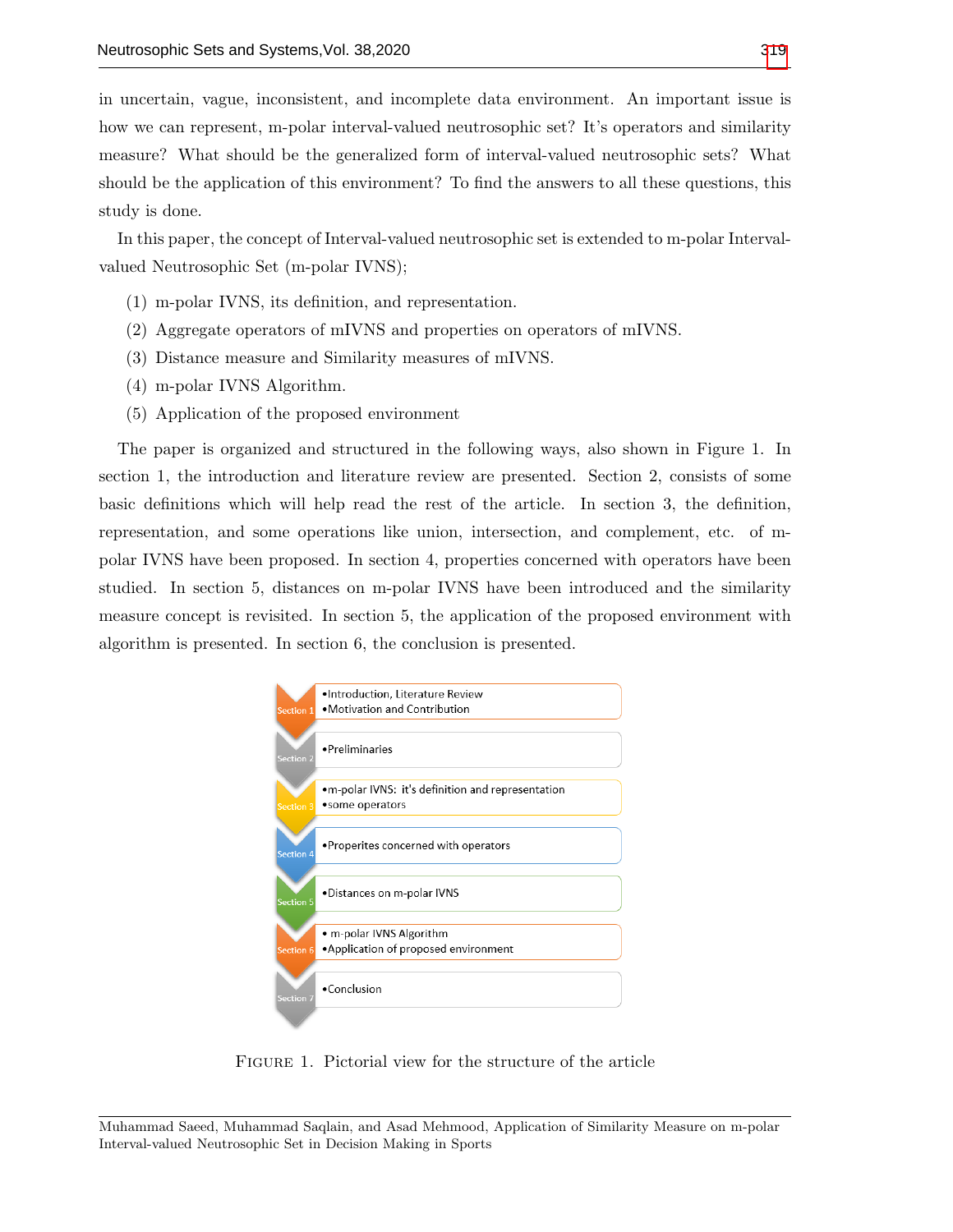### 2. Preliminaries

This section studies some basic definitions related to this article.

#### 2.1. Neutrosophic Set

**Definition 2.1** [12] Let  $\ddot{U}$  be a space of points with a common element denoted by u. A neutrosophic set  $\ddot{A}$  over  $\ddot{U}$  is characterized by a truth-membership function  $\phi_{\ddot{A}}$ , an indeterminacymembership function  $\psi_{\tilde{A}}$  and a falsity-membership function  $\eta_{\tilde{A}}$ . The functions  $\phi_{\tilde{A}}$ ,  $\psi_{\tilde{A}}$ , and  $\eta_{\tilde{A}}$  are real standard belong to interval [0, 1]. The neutrosophic set can be represented as

$$
\ddot{A} = \{u, (\phi_{\ddot{A}}(u), \psi_{\ddot{A}}(u), \eta_{\ddot{A}}(u)) \mid u \in \ddot{U}\}\
$$
  
where  $0 \le \phi_{\ddot{A}}(u) + \psi_{\ddot{A}}(u) + \eta_{\ddot{A}}(u) \le 3$ .

### 2.2. Interval-valued Neutrosophic set

**Definition 2.2** [37] Let  $\ddot{U}$  be a space of objects with some element denoted by u. An intervalvalued neutrosophic set  $\ddot{A}$  over  $\ddot{U}$  is characterized by interval-valued truth-membership function  $I_{\phi_A}$ , an interval-valued indeterminacy-membership function  $I_{\psi_A}$  and an interval-valued falsitymembership function  ${}^I\eta_{\tilde{A}}$ , such that  ${}^I\phi_{\tilde{A}}$ ,  ${}^I\psi_{\tilde{A}}$  and  ${}^I\eta_{\tilde{A}} \subseteq [0,1]$ . Thus, an interval-valued neutrosophic sets over  $\hat{U}$  can be represented as

$$
\ddot{A} = \{u, (\frac{I}{\phi_{\ddot{A}}}(u), \frac{I}{\psi_{\ddot{A}}}(u), \frac{I}{\eta_{\ddot{A}}}(u)) \mid u \in \ddot{U}\}
$$

and

$$
{}^{I}\phi_{\tilde{A}}(u) = [\phi_{\tilde{A}}^{-}(u), \phi_{\tilde{A}}^{+}(u)]
$$
  
\n
$$
{}^{I}\psi_{\tilde{A}}(u) = [\psi_{\tilde{A}}^{-}(u), \psi_{\tilde{A}}^{+}(u)]
$$
  
\n
$$
{}^{I}\eta_{\tilde{A}}(u) = [\eta_{\tilde{A}}^{-}(u), \eta_{\tilde{A}}^{+}(u)]
$$
  
\nwhere  $0 \leq \sup({}^{I}\phi_{\tilde{A}}(u)) + \sup({}^{I}\psi_{\tilde{A}}(u)) + \sup({}^{I}\eta_{\tilde{A}}(u)) \leq 3$ 

## 2.3. m-polar Neutrosophic Set

Definition 2.3 [37] An m-polar neutrosophic set is defined as

$$
\ddot{A} = \{u, (\phi^1_{\ddot{A}}(u), \phi^2_{\ddot{A}}(u), \dots, \phi^m_{\ddot{A}}(u)), (\psi^1_{\ddot{A}}(u), \psi^2_{\ddot{A}}(u), \dots, \psi^m_{\ddot{A}}(u)), (\eta^1_{\ddot{A}}(u), \eta^2_{\ddot{A}}(u), \dots, \eta^m_{\ddot{A}}(u)) \mid u \in \ddot{U}\}
$$

where  $\phi^i_{\vec{A}}: \ddot{U} \to [0,1], \psi^i_{\vec{A}}: \ddot{U} \to [0,1],$  and  $\eta^i_{\vec{A}}: \ddot{U} \to [0,1]$ ; (for all  $i = 1,2,\ldots,m$ ) denotes the degree of  $i$ -th truth-membership,  $i$ -th indeterminacy-membership, and  $i$ -th falsity-membership respectively for each element  $u \in \ddot{U}$  to the set  $\ddot{A}$  and,

$$
0 \le \phi_{\vec{A}}^{i}(u) + \psi_{\vec{A}}^{i}(u) + \eta_{\vec{A}}^{i}(u) \le 3.
$$
  
for all  $i = 1, 2, ..., m$ 

Muhammad Saeed, Muhammad Saqlain, and Asad Mehmood, Application of Similarity Measure on m-polar Interval-valued Neutrosophic Set in Decision Making in Sports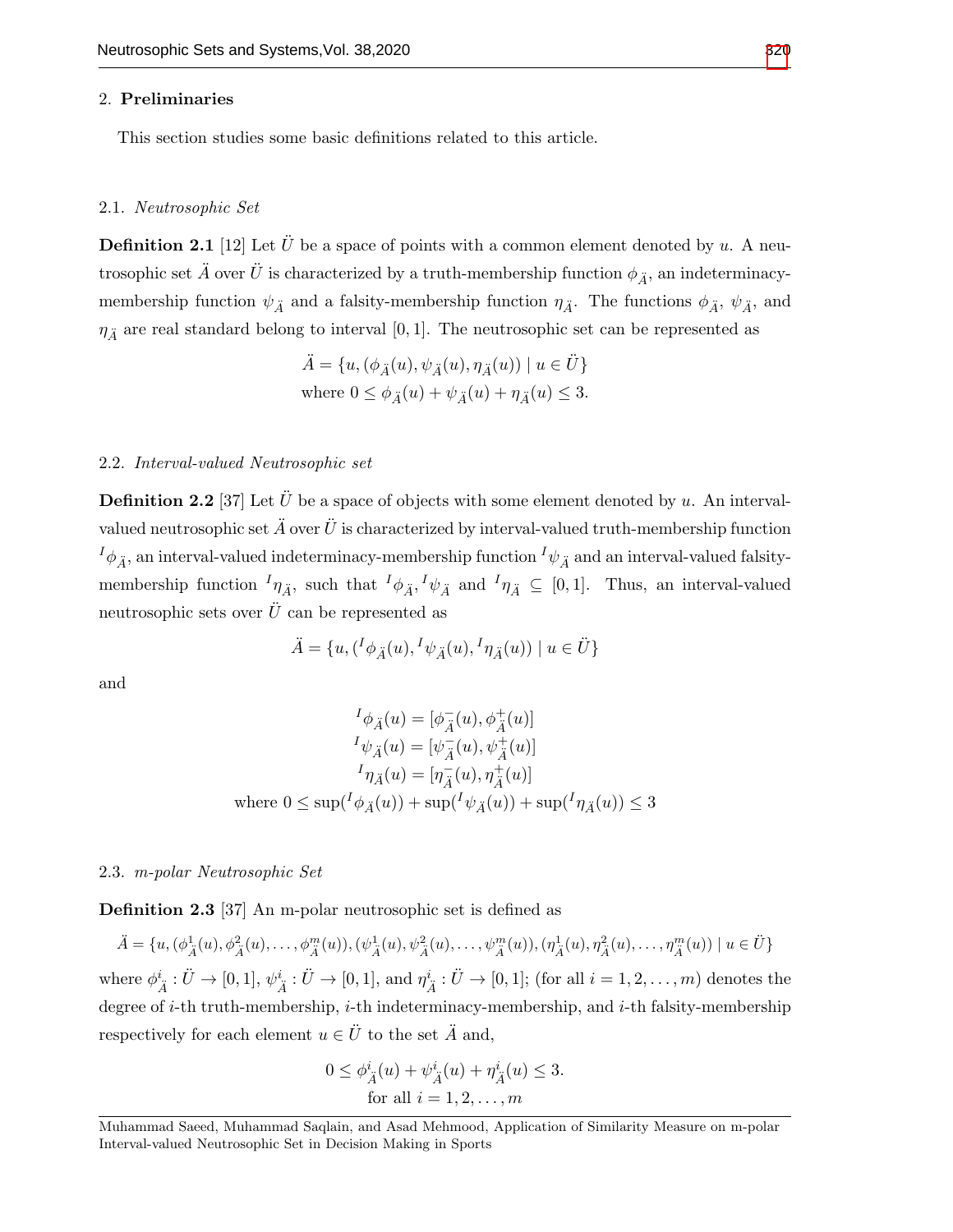# 2.4. m-polar Interval-valued Neutrosophic Set

**Definition 2.4** [37] Let  $\ddot{U}$  be a space of the objects and an m-polar IVNS  $\ddot{A}$  over universe  $\ddot{U}$ is defined as

 $\ddot{A} = \{u, ({}^{I}\phi_{\ddot{A}}^1(u),{}^{I}\phi_{\ddot{A}}^2(u), \ldots, {}^{I}\phi_{\ddot{A}}^m(u)), ({}^{I}\psi_{\ddot{A}}^1(u),{}^{I}\psi_{\ddot{A}}^2(u), \ldots, {}^{I}\psi_{\ddot{A}}^m(u)), ({}^{I}\eta_{\ddot{A}}^1(u),{}^{I}\eta_{\ddot{A}}^2(u),ldots, {}^{I}\eta_{\ddot{A}}^m(u)) \mid u \in \ddot{U}\}$ where,

$$
{}^{I}\phi_{\tilde{A}}^{i}(u) = [\phi_{\tilde{A}}^{i-}(u), \phi_{\tilde{A}}^{i+}(u)],
$$
  
\n
$$
{}^{I}\psi_{\tilde{A}}^{i}(u) = [\psi_{\tilde{A}}^{i-}(u), \psi_{\tilde{A}}^{i+}(u)],
$$
  
\nand 
$$
{}^{I}\eta_{\tilde{A}}^{i}(u) = [\eta_{\tilde{A}}^{i-}(u), \eta_{\tilde{A}}^{i+}(u)],
$$
  
\nfor all  $i = 1, 2, \dots, m$ 

represents *i*-th interval-valued truth membership, an *i*-th interval-valued indeterminacy membership, and i-th interval-valued falsity membership respectively, and

$$
0 \le \sup({}^I\phi^i_{\mathring{A}}(u)) + \sup({}^I\psi^i_{\mathring{A}}(u)) + \sup({}^I\eta^i_{\mathring{A}}(u)) \le 3.
$$
  
for all  $i = 1, 2, \dots, m$ 

# Example 2.1

Let  $\ddot{U} = \{u_1, u_2, u_3\}$  be a universal set and we define 3-polar IVNS  $\ddot{A}$  over universe  $\ddot{U}$  as,  $\ddot{A} = \{u_1, (([0.2, 0.6], [0.3, 0.5], [0.6, 1]), ([0, 0.4], [0.2, 0.6], [0.4, 0.6]), ([0.5, 0.7], [0.8, 1], [0.6, 0.7]),$  $u_2$ , (([0.3, 0.6], [0.3, 0.7], [0.1, 0.4]), ([0.5, 0.6], [0.8, 1], [0.5, 0.8]), ([0.3, 0.5], [0.6, 0.8], [0.2, 0.5])),  $u_3,(([0.4, 0.7], [0.5, 0.9], [0.6, 0.8]),([0.7, 0.9], [0.6, 0.7], [0.5, 0.6]),([0.2, 0.4], [0.3, 0.5], [0.4, 0.7]))\}$ 

## 3. Operations on m-polar interval valued neutrosophic sets

This section discusses some operators on these sets.

## 3.1. m-polar Interval-valued Neutrosophic Subset

**Definition 3.1** Let  $\ddot{A}$  and  $\ddot{B}$  be two m-polar interval-valued neutrosophic sets over universal set  $\ddot{U}$ , then  $\ddot{A}$  is said to be a subset of  $\ddot{B}$  represented as  $\ddot{A}\tilde{\subseteq}\ddot{B}$  if

$$
\phi_{\vec{A}}^{i-}(u) \ge \phi_{\vec{B}}^{i-}(u) \text{ and } \phi_{\vec{A}}^{i+}(u) \le \phi_{\vec{B}}^{i+}(u);
$$
  

$$
\psi_{\vec{A}}^{i-}(u) \ge \psi_{\vec{B}}^{i-}(u) \text{ and } \psi_{\vec{A}}^{i+}(u) \le \psi_{\vec{B}}^{i+}(u);
$$
  

$$
\eta_{\vec{A}}^{i-}(u) \le \eta_{\vec{B}}^{i-}(u) \text{ and } \eta_{\vec{A}}^{i+}(u) \ge \eta_{\vec{B}}^{i+}(u);
$$

# Example 3.1

Let  $\ddot{U} = \{u_1, u_2, u_3\}$  be a universal set and we define two 3-polar IVNS  $\ddot{A}$  and  $\ddot{B}$  over universe  $\ddot{U}$  as,

 $\ddot{A} = \{u_1, (([0.2, 0.6], [0.3, 0.5], [0.6, 1]), ([0, 0.4], [0.2, 0.6], [0.4, 0.6]), ([0.5, 0.7], [0.8, 1], [0.6, 0.7]),$  $u_2$ , (([0.3, 0.6], [0.3, 0.7], [0.1, 0.4]), ([0.5, 0.6], [0.8, 1], [0.5, 0.8]), ([0.3, 0.5], [0.6, 0.8], [0.2, 0.5])),  $u_3,(([0.4, 0.7], [0.5, 0.9], [0.6, 0.8]),([0.7, 0.9], [0.6, 0.7], [0.5, 0.6]),([0.2, 0.4], [0.3, 0.5], [0.4, 0.7]))\}$ and

Muhammad Saeed, Muhammad Saqlain, and Asad Mehmood, Application of Similarity Measure on m-polar Interval-valued Neutrosophic Set in Decision Making in Sports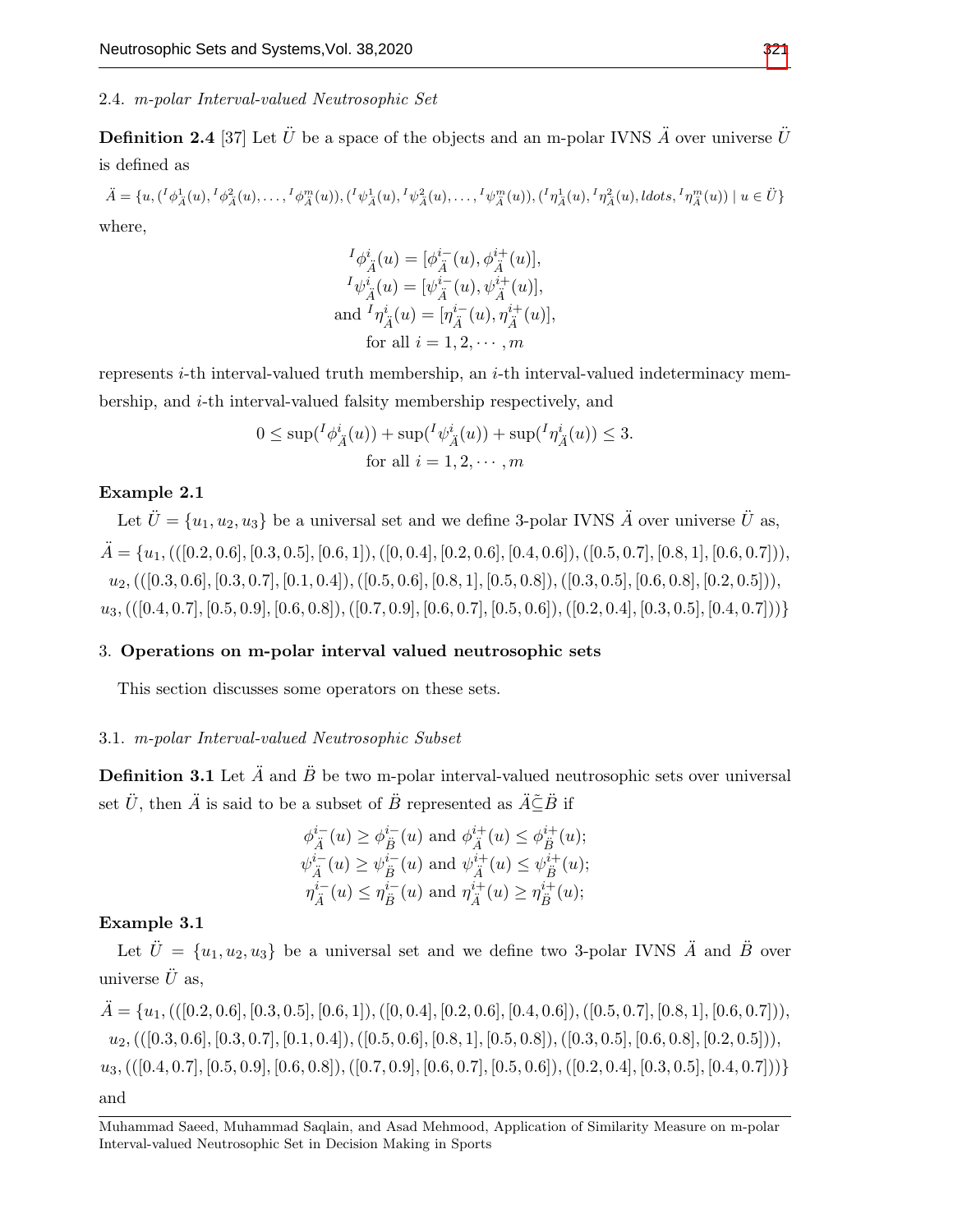$\ddot{B} = \{u_1, (([0.1, 0.7], [0.2, 0.7], [0.3, 1]), ([0, 0.6], [0.2, 0.7], [0.2, 0.8]), ([0.6, 0.7], [0.9, 1], [0.6, 0.7]),$  $u_2$ , (([0.2, 0.7], [0.3, 0.8], [0.1, 0.5]), ([0.2, 0.7], [0.4, 1], [0.3, 0.8]), ([0.3, 0.5], [0.6, 0.7], [0.2, 0.4])),  $u_3,(([0.2, 0.7], [0.4, 1], [0.3, 0.8]),([0.6, 0.9], [0.4, 0.7], [0.4, 0.8]),([0.3, 0.4], [0.5, 0.5], [0.5, 0.6]))\}$ here  $\ddot{A}$  is a subset of  $\ddot{B}$ .

3.2. m-polar Interval-valued Neutrosophic Equal Set

**Definition 3.2** Let  $\ddot{A}$  and  $\ddot{B}$  be two m-polar Interval-valued Neutrosophic Set over universal set  $\ddot{U}$ . Then two set  $\ddot{A}$  and  $\ddot{B}$  is said to be equal, represented as  $\ddot{A} \tilde{=} \ddot{B}$  if and only if

$$
\ddot{A}\tilde{\subseteq}\ddot{B}
$$
 and  $\ddot{B}\tilde{\subseteq}\ddot{A}$ 

3.3. m-polar Interval-valued Neutrosophic Null Set

**Definition 3.3** An m-polar Interval-valued Neutrosophic Null Set  $\ddot{\Phi}$  on universal set  $\ddot{U}$  is defined as

$$
\ddot{\Phi} = \{u, (((1,0], [1,0], \ldots, [1,0]), ([1,0], [1,0], \ldots, [1,0]), ([0,1], [0,1], \ldots, [0,1]))
$$

## 3.4. m-polar Interval-valued Neutrosophic Absolute Set

**Definition 3.4** An m-polar Interval-valued Neutrosophic Absolute Set  $\tilde{U}$  on universal set  $\tilde{U}$ is defined as

 $\tilde{U} = \{u, (([0, 1], [0, 1], \ldots, [0, 1]), ([0, 1], [0, 1], \ldots, [0, 1]), ([1, 0], [1, 0], \ldots, [1, 0])\}$ 

3.5. Union of m-polar Interval-valued Neutrosophic Set

**Definition 3.5** Let  $\ddot{A}$  and  $\ddot{B}$  be two m-polar IVNS over a same universe  $\ddot{U}$  then the union of  $\ddot{A}$  and  $\ddot{B}$  defined as  $\ddot{A}\ddot{\cup}\ddot{B}=\ddot{C}$  where  $\ddot{C}=\{u,({}^I\phi^i_{\ddot{C}},{}^I\psi^i_{\ddot{C}},{}^I\eta^i_{\ddot{C}}) \mid u\in\ddot{U}\}$  such that

$$
{}^{I}\phi_{\check{C}}^{i} = [\inf(\phi_{\check{A}}^{i-}, \phi_{\check{B}}^{i-}), \sup(\phi_{\check{A}}^{i+}, \phi_{\check{B}}^{i+})],
$$
  
\n
$$
{}^{I}\psi_{\check{C}}^{i} = [\inf(\psi_{\check{A}}^{i-}, \psi_{\check{B}}^{i-}), \sup(\psi_{\check{A}}^{i+}, \psi_{\check{B}}^{i+})],
$$
  
\n
$$
{}^{I}\eta_{\check{C}}^{i} = [\sup(\eta_{\check{A}}^{i-}, \eta_{\check{B}}^{i-}), \inf(\eta_{\check{A}}^{i+}, \eta_{\check{B}}^{i+})],
$$
  
\nfor all  $i = 1, 2, ..., m$ 

3.6. Intersection of m-polar Interval-valued Neutrosophic Set

**Definition 3.6** Let  $\ddot{A}$  and  $\ddot{B}$  be two m-polar IVNS over a same universe  $\ddot{U}$  then the union of  $\ddot{A}$  and  $\ddot{B}$  defined as  $\ddot{A}\tilde{\cap}\ddot{B}=\ddot{C}$  where  $\ddot{C}=\{u,({}^I\phi^i_{\ddot{C}},{}^I\psi^i_{\ddot{C}},{}^I\eta^i_{\ddot{C}}) \mid u\in\ddot{U}\}$  such that

$$
\begin{array}{l} {^I}\phi^i_{\ddot{C}}=[\sup(\phi^{i-}_{\ddot{A}},\phi^{i-}_{\ddot{B}}), \inf(\phi^{i+}_{\ddot{A}},\phi^{i+}_{\ddot{B}})],\\ {^I}\psi^i_{\ddot{C}}=[\sup(\psi^{i-}_{\ddot{A}},\psi^{i-}_{\ddot{B}}), \inf(\psi^{i+}_{\ddot{A}},\psi^{i+}_{\ddot{B}})],\\ {^I}\eta^i_{\ddot{C}}=[\inf(\eta^{i-}_{\ddot{A}},\eta^{i-}_{\ddot{B}}), \sup(\eta^{i+}_{\ddot{A}},\eta^{i+}_{\ddot{B}})],\\ \text{ for all } i=1,2,\ldots,m \end{array}
$$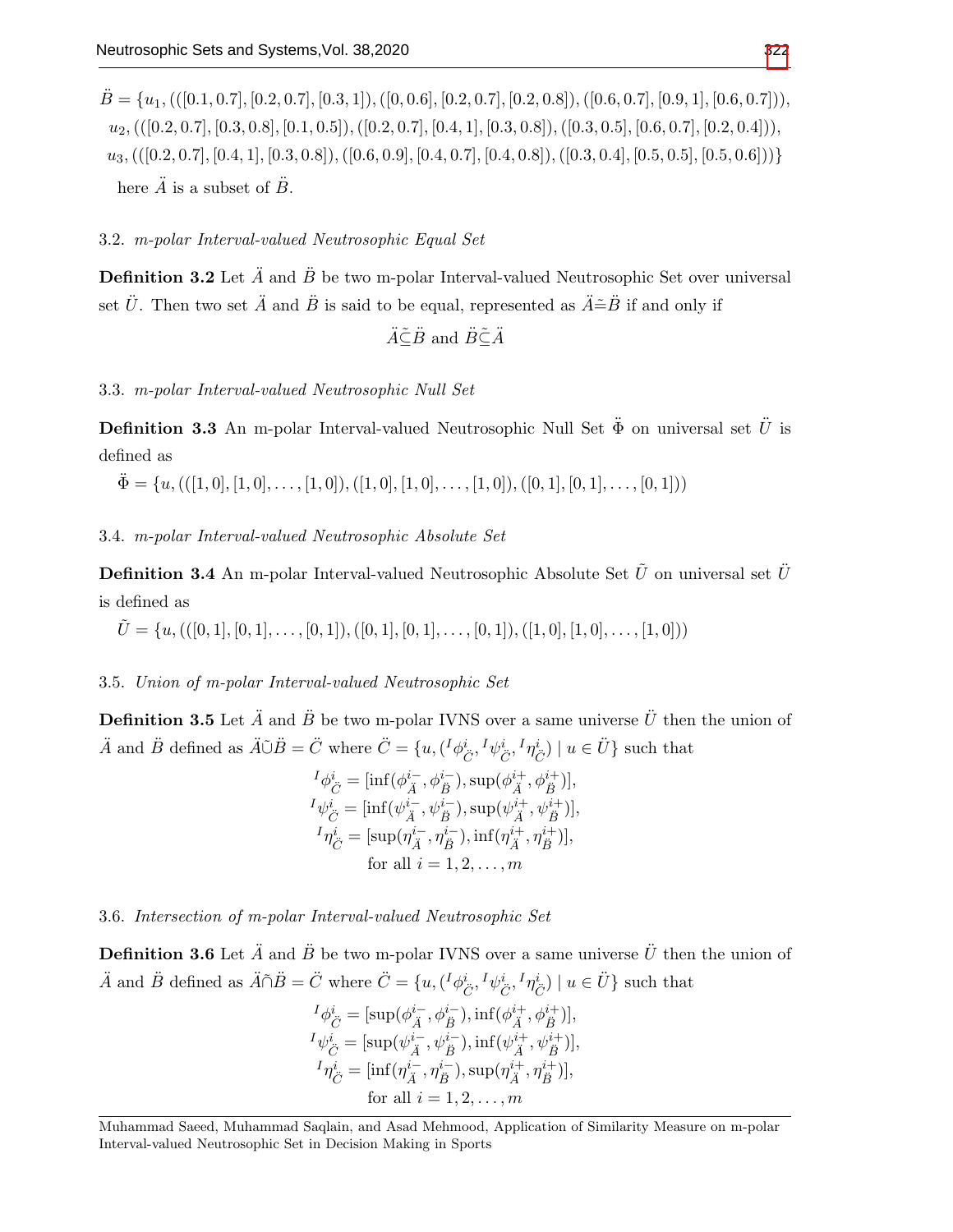3.7. Complement of m-polar Interval-valued Neutrosophic Set

**Definition 3.7** Let  $\ddot{U}$  be a universal set, and  $\ddot{A}$  be m-polar IVNS over universe  $\ddot{U}$  then the complement of  $\ddot{A}$  denoted by  $\ddot{A}^c$  and defined as

$$
\ddot{A}^c = \{u, (\,^I\eta_{\ddot{A}}^i, [0-1] - \,^I\psi_{\ddot{A}}^i, \,^I\phi_{\ddot{A}}^i \mid u \in \ddot{U}\}\
$$
\nfor all

\n
$$
i = 1, 2, \ldots, m
$$

# Example 3.2

Let  $\ddot{U} = \{u_1, u_2, u_3\}$  be a universal set and we define two 3-polar IVNS  $\ddot{A}$  and  $\ddot{B}$  over universe  $\ddot{U}$  as,

 $\ddot{A} = \{u_1, (([0.2, 0.6], [0.3, 0.5], [0.6, 1]), ([0.2, 0.4], [0, 0.3], [0.3, 0.6]), ([0.4, 0.7], [0.3, 1], [0.2, 0.4]),$  $u_2$ , (([0.3, 0.6], [0.3, 0.7], [0.2, 0.5]),([0.5, 0.6], [0.6, 1], [0.6, 0.9]),([0.5, 0.7], [0.6, 0.9], [0.4, 0.9])),  $u_3,(([0.4, 0.7], [0.5, 0.9], [0.6, 0.8]),([0.7, 0.9], [0.7, 0.9], [0.1, 0.4]),([0.3, 0.6], [0.4, 0.5], [0.2, 0.5]))\}$ and

 $\ddot{B} = \{u_1, (([0.3, 0.5], [0.4, 0.7], [0, 0.6]), ([0.2, 0.4], [0, 0.1], [0.3, 0.6]), ([0, 0.4], [0.1, 0.4], [0.2, 0.3])),$  $u_2$ , (([0.3, 0.4], [0.2, 0.5], [0.5, 1]), ([0.6, 0.7], [0.7, 0.9], [0.4, 0.6]), ([0.5, 0.5], [0.7, 0.9], [0.8, 1])),

 $u_3,(([0.1, 0.4], [0.2, 0.7], [0.2, 0.6]), ([0.5, 0.8], [0.4, 0.7], [0.4, 0.6]), ([0.2, 0.4], [0.3, 0.6], [0.3, 0.5]))\}$ 

# then

 $\widetilde{A}\widetilde{\cup}\widetilde{B}=\{u_1, (([0.2, 0.6], [0.3, 0.7], [0, 1]), ([0.2, 0.4], [0, 0.3], [0.3, 0.6]), ([0.4, 0.4], [0.3, 0.4], [0.2, 0.3]))\}$  $u_2$ , (([0.3, 0.6], [0.2, 0.7], [0.2, 0.1]),([0.5, 0.7], [0.6, 1], [0.4, 0.9]),([0.5, 0.5], [0.7, 0.9], [0.8, 0.9])),  $u_3,(([0.1, 0.7], [0.2, 0.9], [0.2, 0.8]), ([0.5, 0.9], [0.4, 0.9], [0.1, 0.6]), ([0.3, 0.4], [0.4, 0.5], [0.3, 0.5]))\}$  $\widetilde{A}\widetilde{\cap}B=\{u_1, (([0.3, 0.5], [0.4, 0.5], [0.6, 0.6]), ([0.2, 0.4], [0, 0.1], [0.3, 0.6]), ([0.0.7], [0.1, 1], [0.2, 0.4]))\}$  $u_2,(([0.3, 0.4], [0.3, 0.5], [0.5, 0.5]), ([0.6, 0.6], [0.7, 0.9], [0.6, 0.6]), ([0.5, 0.7], [0.6, 0.9], [0.4, 1]))$  $u_3,(([0.4, 0.4], [0.5, 0.7], [0.6, 0.6]), ([0.7, 0.8], [0.7, 0.7], [0.4, 0.4]), ([0.2, 0.6], [0.3, 0.6], [0.2, 0.5]))\}$  $\ddot{A}^c = \{u_1, (([0.4, 0.7], [0.3, 1], [0.2, 0.4]), ([0, 0.2) \cup (0.4, 1], (0.3, 1], [0, 0.3) \cup (0.6, 1]), ([0.2, 0.6], [0.3, 0.5], [0.6, 1])\}$  $u_2$ , (([0.5, 0.7], [0.6, 0.9], [0.4, 0.9]), ([0, 0.5) ∪ (0.6, 1], [0, 0.6), [0, 0.6) ∪ (0.9, 1]), ([0.3, 0.6], [0.3, 0.7], [0.2, 0.5])),  $u_3$ , (([0.3, 0.6], [0.4, 0.5], [0.2, 0.5]), ([0, 0.7) ∪ (0.9, 1], [0, 0.7) ∪ (0.9, 1], [0, 0.1) ∪ (0.4, 1]), ([0.4, 0.7], [0.5, 0.9], [0.6, 0.8]))

# 4. Properties on m-polar IVNS set Operators

## 4.1. Idempotent Laws

(i)  $\ddot{A} \tilde{\cap} \ddot{A} = \ddot{A}$ 

(ii)  $\ddot{A}\tilde{\cup}\ddot{A}=\ddot{A}$ 

# 4.2. Identity Laws

- (iii)  $\ddot{A} \tilde{\cup} \ddot{\Phi} = \ddot{A} = \ddot{\Phi} \tilde{\cup} \ddot{A}$
- (iv)  $\ddot{A} \tilde{\cap} \tilde{U} = \ddot{A} = \tilde{U} \tilde{\cap} \ddot{A}$

Muhammad Saeed, Muhammad Saqlain, and Asad Mehmood, Application of Similarity Measure on m-polar Interval-valued Neutrosophic Set in Decision Making in Sports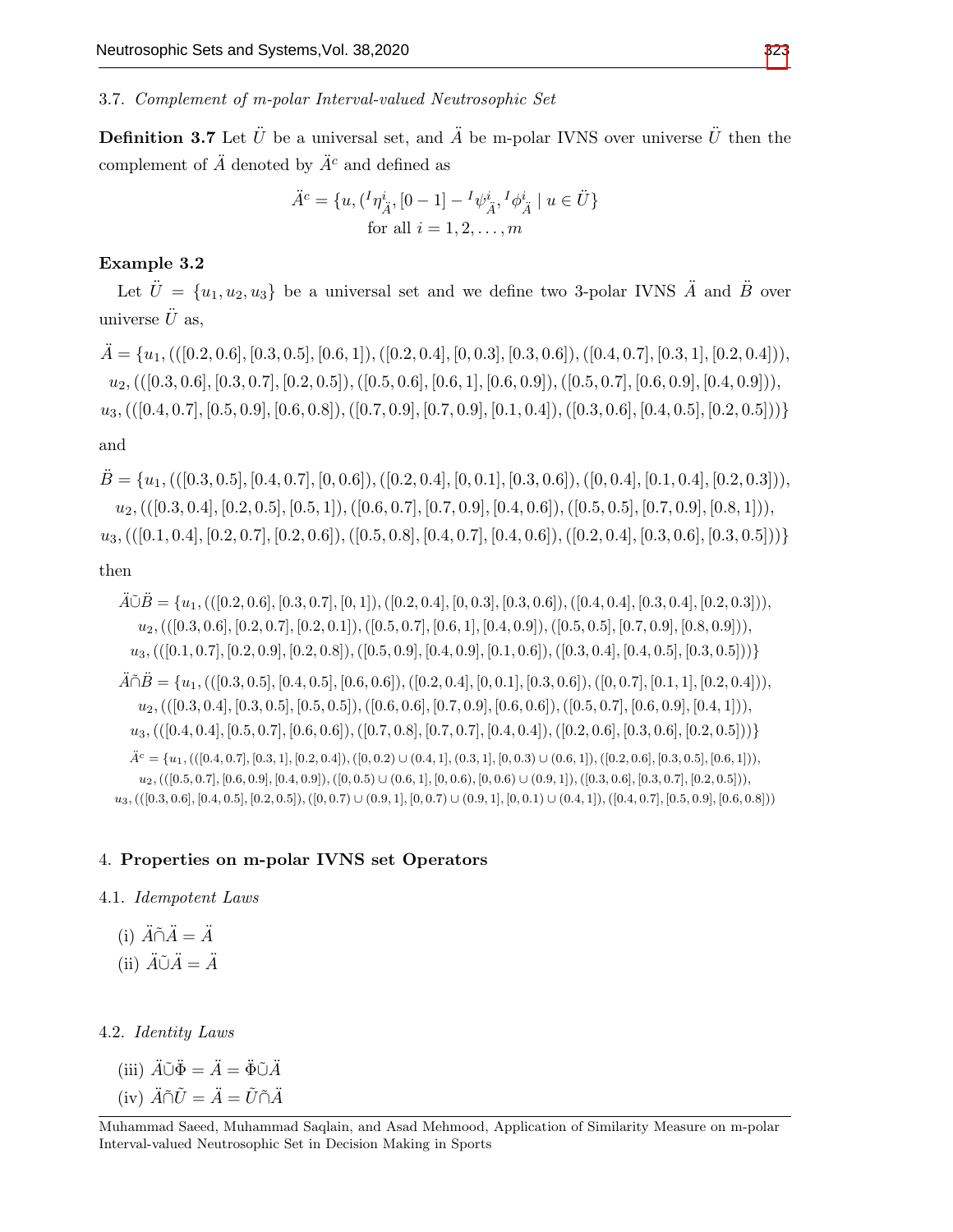- 4.3. Domination Laws
	- (v)  $\ddot{A}\tilde{\cap}\ddot{\Phi}=\ddot{\Phi}=\ddot{\Phi}\tilde{\cap}\ddot{A}$ (vi)  $\ddot{A}\tilde{\cup}\tilde{U}=\tilde{U}=\tilde{U}\tilde{\cup}\tilde{A}$

4.4. Complement Laws

(vii) 
$$
\ddot{\Phi}^c = \tilde{U}
$$
  
(viii)  $\tilde{U}^c = \ddot{\Phi}$ 

4.5. Double Complementation Law

(ix) 
$$
(\ddot{A}^c)^c = \ddot{A}
$$

4.6. Commutative Laws

$$
(x) \ \ddot{A}\tilde{\cup}\ddot{B} = \ddot{B}\tilde{\cup}\ddot{A}
$$

$$
(x\mathbf{i}) \ \ddot{A}\tilde{\cap}\ddot{B} = \ddot{B}\tilde{\cap}\ddot{A}
$$

## 4.7. Associative Laws

(xii)  $\ddot{A}\tilde{\cup}(\ddot{B}\tilde{\cup}\ddot{C})=(\ddot{A}\tilde{\cup}\ddot{B})\tilde{\cup}\ddot{C}$ (xiii)  $\ddot{A} \tilde{\cap} (\ddot{B} \tilde{\cap} \ddot{C}) = (\ddot{A} \tilde{\cap} \ddot{B}) \tilde{\cap} \ddot{C}$ 

4.8. Distributive Laws

(xiv)  $\ddot{A}\tilde{\cup}(\ddot{B}\tilde{\cap}\ddot{C})=(\ddot{A}\tilde{\cup}\ddot{B})\tilde{\cap}(\ddot{A}\tilde{\cup}\ddot{C})$ (xv)  $\ddot{A} \tilde{\cap} (\ddot{B} \tilde{\cup} \ddot{C}) = (\ddot{A} \tilde{\cap} \ddot{B}) \tilde{\cup} (\ddot{A} \tilde{\cap} \ddot{C})$ 

4.9. De morgan's Laws

$$
(\text{xvi}) \ (\ddot{A}\tilde{\cup}\ddot{B})^c = \ddot{A}^c \tilde{\cap}\ddot{B}^c
$$

$$
(\text{xvii}) \ (\ddot{A}\tilde{\cap}\ddot{B})^c = \ddot{A}^c \tilde{\cup}\ddot{B}^c
$$

The Proof of Commutative Laws, Associative Laws, Distributive Laws, and De Morgan's Laws are presented in this paper. They are the following:

$$
\mathbf{Proof}(\mathbf{x})
$$

$$
\ddot{A}\tilde{\cup}\ddot{B} = \{u, (\left[\inf(\phi_{\ddot{A}}^{i-}, \phi_{\ddot{B}}^{i-}), \sup(\phi_{\ddot{A}}^{i+}, \phi_{\ddot{B}}^{i+})\right], \left[\inf(\psi_{\ddot{A}}^{i-}, \psi_{\ddot{B}}^{i-}), \sup(\psi_{\ddot{A}}^{i+}, \psi_{\ddot{B}}^{i+})\right], \left[\sup(\eta_{\ddot{A}}^{i-}, \eta_{\ddot{B}}^{i-}), \inf(\eta_{\ddot{A}}^{i+}, \eta_{\ddot{B}}^{i+})\right] \}
$$
\nfor all  $i = 1, 2, ..., m$   
\n
$$
\ddot{A}\tilde{\cup}\ddot{B} = \{u, (\left[\inf(\phi_{\ddot{B}}^{i-}, \phi_{\ddot{A}}^{i-}), \sup(\phi_{\ddot{B}}^{i+}, \phi_{\ddot{A}}^{i+})\right], \left[\inf(\psi_{\ddot{B}}^{i-}, \psi_{\ddot{A}}^{i-}), \sup(\psi_{\ddot{B}}^{i+}, \psi_{\ddot{A}}^{i+})\right], \left[\sup(\eta_{\ddot{B}}^{i-}, \eta_{\ddot{A}}^{i-}), \inf(\eta_{\ddot{B}}^{i+}, \eta_{\ddot{A}}^{i+})\right] \}
$$
\nfor all  $i = 1, 2, ..., m$   
\n
$$
\ddot{A}\tilde{\cup}\ddot{B} = \ddot{B}\tilde{\cup}\ddot{A}
$$

Proof(xii)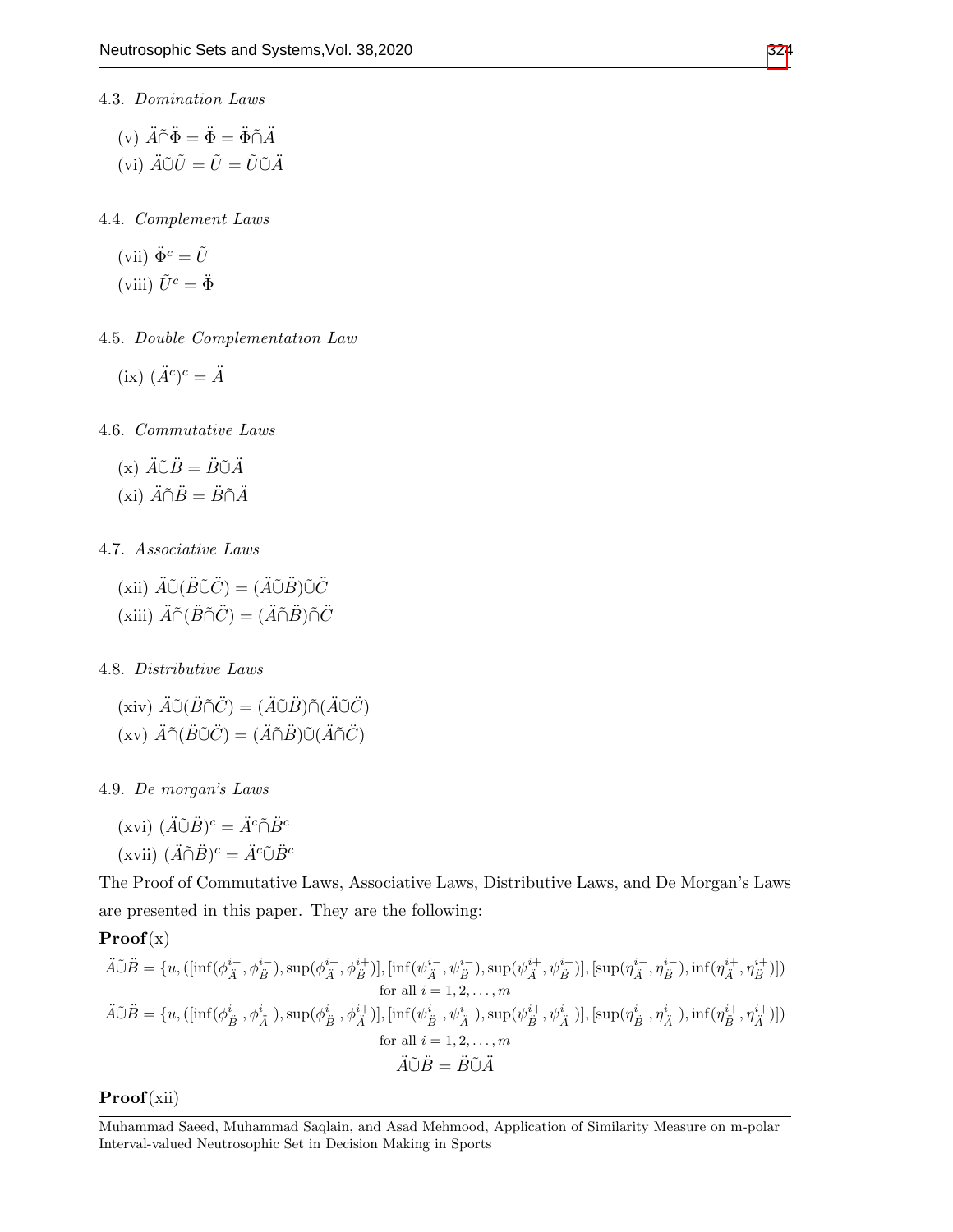$$
\tilde{A}\tilde{\cup}(\tilde{B}\tilde{\cup}\tilde{C}) = \{u, ([\inf(\phi_{\tilde{A}}^{i-}, \inf(\phi_{\tilde{B}}^{i-}, \phi_{\tilde{C}}^{i-})), \sup(\phi_{\tilde{A}}^{i+}, \sup(\phi_{\tilde{B}}^{i+}, \phi_{\tilde{C}}^{i+})))],
$$
  
\n
$$
[\inf(\phi_{\tilde{A}}^{i-}, \inf(\psi_{\tilde{B}}^{i-}, \psi_{\tilde{C}}^{i-})), \sup(\phi_{\tilde{A}}^{i+}, \sup(\psi_{\tilde{B}}^{i+}, \psi_{\tilde{C}}^{i-})))], [\sup(\phi_{\tilde{A}}^{i-}, \sup(\eta_{\tilde{B}}^{i-}, \eta_{\tilde{C}}^{i-})), \inf(\phi_{\tilde{A}}^{i+}, \inf(\eta_{\tilde{B}}^{i+}, \eta_{\tilde{C}}^{i+})))])
$$
  
\nfor all  $i = 1, 2, ..., m$   
\n
$$
\tilde{A}\tilde{\cup}(\tilde{B}\tilde{\cup}\tilde{C}) = \{u, ([\inf(\phi_{\tilde{A}}^{i-}, \phi_{\tilde{B}}^{i-}, \phi_{\tilde{C}}^{i-}), \sup(\phi_{\tilde{A}}^{i+}, \phi_{\tilde{B}}^{i+}, \phi_{\tilde{C}}^{i+})],
$$
  
\n
$$
[\inf(\phi_{\tilde{A}}^{i-}, \psi_{\tilde{B}}^{i-}, \psi_{\tilde{C}}^{i-}), \sup(\phi_{\tilde{A}}^{i+}, \psi_{\tilde{B}}^{i+}, \psi_{\tilde{C}}^{i-}), \sup(\phi_{\tilde{A}}^{i-}, \eta_{\tilde{B}}^{i-}, \eta_{\tilde{C}}^{i-}), \inf(\phi_{\tilde{A}}^{i+}, \eta_{\tilde{B}}^{i+}, \eta_{\tilde{C}}^{i+})))
$$
  
\nfor all  $i = 1, 2, ..., m$   
\n
$$
\tilde{A}\tilde{\cup}(\tilde{B}\tilde{\cup}\tilde{C}) = \{u, ([\inf(\inf(\phi_{\tilde{A}}^{i-}, \phi_{\tilde{B}}^{i-}), \phi_{\tilde{C}}^{i-}), \sup(\sup(\phi_{\tilde{A}}^{i-},
$$

Proof(xiv)

$$
\ddot{A}\ddot{O}(\ddot{B}\tilde{\cap}\ddot{C}) = \{u, ([\inf(\phi_{\ddot{A}}^{i-}, \sup(\phi_{\ddot{B}}^{i-}, \phi_{\ddot{C}}^{i-})), \sup(\phi_{\ddot{A}}^{i+}, \inf(\phi_{\ddot{B}}^{i+}, \phi_{\ddot{C}}^{i+})))],
$$
  
\n
$$
[\inf(\phi_{\ddot{A}}^{i-}, \sup(\psi_{\ddot{B}}^{i-}, \psi_{\ddot{C}}^{i-})), \sup(\phi_{\ddot{A}}^{i+}, \inf(\psi_{\ddot{B}}^{i+}, \psi_{\ddot{C}}^{i+})))], [\sup(\phi_{\ddot{A}}^{i-}, \inf(\eta_{\ddot{B}}^{i-}, \eta_{\ddot{C}}^{i-})), \inf(\phi_{\ddot{A}}^{i+}, \sup(\eta_{\ddot{B}}^{i+}, \eta_{\ddot{C}}^{i+})))])
$$
  
\nfor all  $i = 1, 2, ..., m$   
\n
$$
\ddot{A}\ddot{O}(\ddot{B}\tilde{\cap}\ddot{C}) = \{u, ([\sup(\inf(\phi_{\ddot{A}}^{i-}, \phi_{\ddot{B}}^{i-}), \inf(\phi_{\ddot{A}}^{i-}, \phi_{\ddot{C}}^{i-})), \inf(\sup(\phi_{\ddot{A}}^{i+}, \phi_{\ddot{B}}^{i+}, \sup(\phi_{\ddot{A}}^{i+}, \phi_{\ddot{C}}^{i+})))],
$$
  
\n
$$
[\sup(\inf(\psi_{\ddot{A}}^{i-}, \psi_{\ddot{B}}^{i-}), \inf(\psi_{\ddot{A}}^{i-}, \psi_{\ddot{C}}^{i-})), \inf(\sup(\psi_{\ddot{A}}^{i+}, \psi_{\ddot{B}}^{i+}), \sup(\psi_{\ddot{A}}^{i+}, \psi_{\ddot{C}}^{i+})))],
$$
  
\n
$$
[\inf(\sup(\eta_{\ddot{A}}^{i-}, \eta_{\ddot{B}}^{i-}), \sup(\eta_{\ddot{A}}^{i-}, \eta_{\ddot{C}}^{i-})), \sup(\inf(\eta_{\ddot{A}}^{i+}, \eta_{\ddot{B}}^{i+}), \inf(\eta_{\ddot{A}}^{i+}, \eta_{\ddot{C}}^{i+})))])
$$
<

Proof(xvi)

$$
\ddot{A}^{c}\tilde{\cap}\ddot{B}^{c} = \{u, [\eta_{\ddot{A}}^{i-}, \eta_{\ddot{A}}^{i+}], [0, 1] - [\psi_{\ddot{A}}^{i-}, \psi_{\ddot{A}}^{i+}], [\phi_{\ddot{A}}^{i-}, \phi_{\ddot{B}}^{i+}]\} \tilde{\cap}\{u, [\eta_{\ddot{B}}^{i-}, \eta_{\ddot{B}}^{i+}], [0, 1] - [\psi_{\ddot{B}}^{i-}, \psi_{\ddot{B}}^{i+}], [\phi_{\ddot{B}}^{i-}, \phi_{\ddot{B}}^{i+}]\}
$$
\n
$$
\ddot{A}^{c}\tilde{\cap}\ddot{B}^{c} = \{u, [\eta_{\ddot{A}}^{i-}, \eta_{\ddot{A}}^{i+}], [0, \psi_{\ddot{A}}^{i-}) \cup (\psi_{\ddot{A}}^{i+}, 1], [\phi_{\ddot{A}}^{i-}, \phi_{\ddot{A}}^{i+}]\} \tilde{\cap}\{u, [\eta_{\ddot{B}}^{i-}, \eta_{\ddot{B}}^{i+}], [0, \psi_{\ddot{B}}^{i-}) \cup (\psi_{\ddot{B}}^{i+}, 1], [\phi_{\ddot{B}}^{i-}, \phi_{\ddot{B}}^{i+}]\}
$$
\n
$$
\text{for all } i = 1, 2, ..., m
$$
\n
$$
\ddot{A}^{c}\tilde{\cap}\ddot{B}^{c} = \{u, [\sup(\eta_{\ddot{A}}^{i-}, \eta_{\ddot{B}}^{i-}), \inf(\eta_{\ddot{A}}^{i+}, \eta_{\ddot{B}}^{i+}], [\sup(0, 0), \inf(\psi_{\dddot{A}}^{i-}, \psi_{\ddot{B}}^{i-}))] \cup (\sup(\psi_{\ddot{A}}^{i+}, \psi_{\ddot{B}}^{i+}), \sup(\phi_{\dddot{A}}^{i-}, \psi_{\ddot{B}}^{i-})]) \cup (\sup(\psi_{\dddot{A}}^{i+}, \psi_{\ddot{B}}^{i+}), \sup(\phi_{\dddot{A}}^{i-}, \phi_{\ddot{B}}^{i-}), \sup(\phi_{\dddot{A}}^{i+}, \phi_{\ddot{B}}^{i+})])
$$
\n
$$
\ddot{A}^{c}\tilde{\cap}\ddot{B}^{c}
$$

Similarly, Other Laws can be proved.

# 5. Distance measure for m-polar Interval-valued Neutrosophic Sets

# 5.1. Distances

Let  $\ddot{A}$  and  $\ddot{B}$  be two m-polar Interval-valued Neutrosophic Sets corresponds to a universal set  $\ddot{U} = \{u_1, u_2, \dots, u_n\}$  such that

Muhammad Saeed, Muhammad Saqlain, and Asad Mehmood, Application of Similarity Measure on m-polar Interval-valued Neutrosophic Set in Decision Making in Sports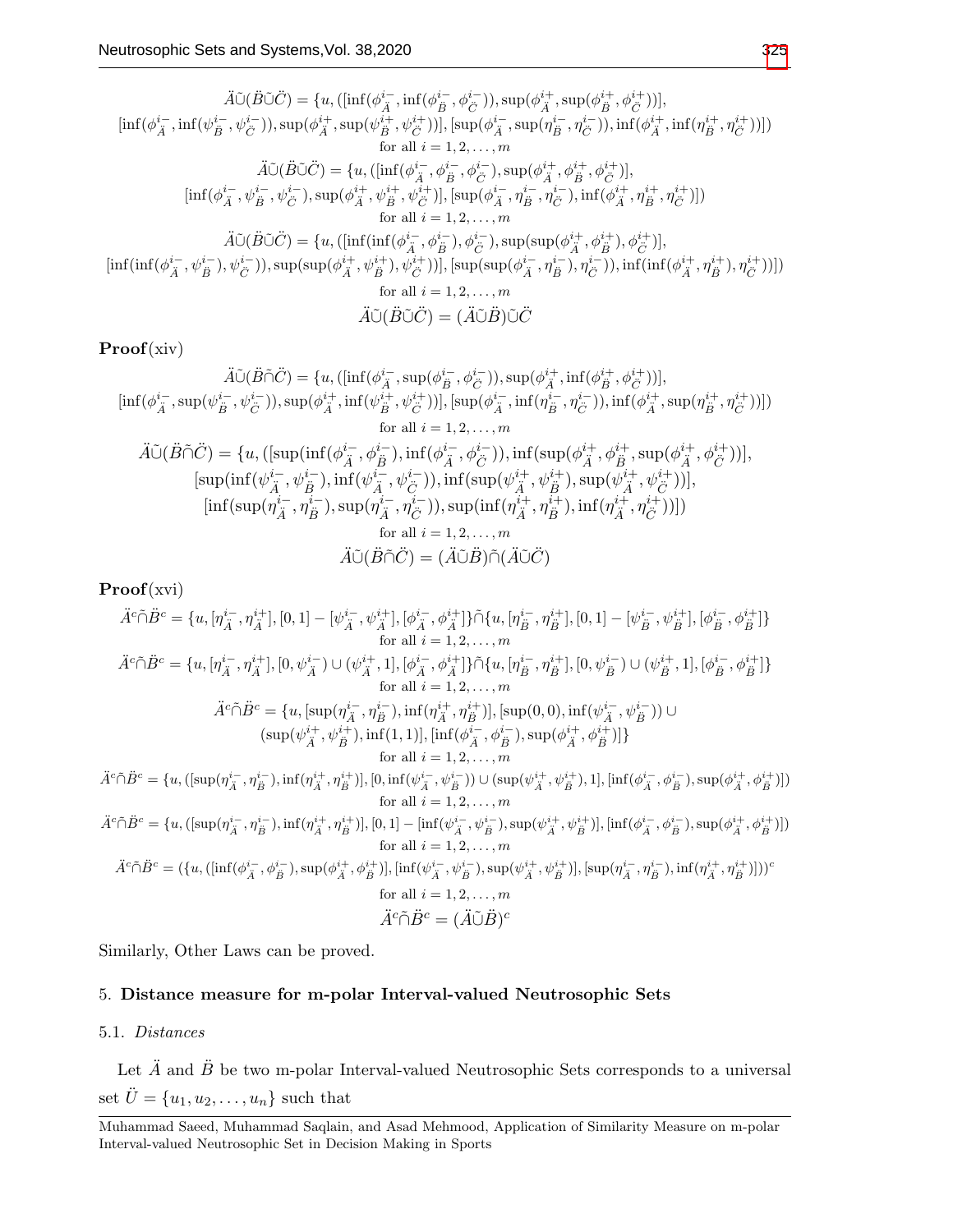$$
\ddot{A} = \{u_j, ([\phi_{\ddot{A}}^{i-}(u_j), \phi_{\ddot{A}}^{i+}(u_j)], [\psi_{\ddot{A}}^{i-}(u_j), \psi_{\ddot{A}}^{i+}(u_j), [\eta_{\ddot{A}}^{i-}(u_j), \eta_{\ddot{A}}^{i+}(u_j)]\} \text{ and}
$$
  
\n
$$
\ddot{B} = \{u_j, ([\phi_{\ddot{B}}^{i-}(u_j), \phi_{\ddot{B}}^{i+}(u_j)], [\psi_{\ddot{B}}^{i-}(u_j), \psi_{\ddot{B}}^{i+}(u_j), [\eta_{\ddot{B}}^{i-}(u_j), \eta_{\ddot{B}}^{i+}(u_j)]\}
$$
  
\nfor all  $i = 1, 2, ..., m$  and  $j = 1, 2, ..., n$ 

then distances between  $\ddot{A}$  and  $\ddot{B}$  is defined as;

(1) Hamming distance:

$$
H|\ddot{A},\ddot{B}| = \frac{1}{3m} \sum_{i=1}^{m} \sum_{j=1}^{n} \{ |\bar{\phi}_{\ddot{A}}^{i}(u_{j}) - \bar{\phi}_{\ddot{B}}^{i}(u_{j})| + |\bar{\psi}_{\ddot{A}}^{i}(u_{j}) - \bar{\psi}_{\ddot{B}}^{i}(u_{j})| + |\bar{\eta}_{\ddot{A}}^{i}(u_{j}) - \bar{\eta}_{\ddot{B}}^{i}(u_{j})| \}
$$
(1)

(2) Normalized Hamming distance

$$
NH|\ddot{A}, \ddot{B}| = \frac{1}{3mn} \sum_{i=1}^{m} \sum_{j=1}^{n} \{ |\bar{\phi}_{\ddot{A}}^{i}(u_{j}) - \bar{\phi}_{\ddot{B}}^{i}(u_{j})| + |\bar{\psi}_{\ddot{A}}^{i}(u_{j}) - \bar{\psi}_{\ddot{B}}^{i}(u_{j})| + |\bar{\eta}_{\ddot{A}}^{i}(u_{j}) - \bar{\eta}_{\ddot{B}}^{i}(u_{j})| \} \tag{2}
$$

(3) Euclidean distance

$$
E|\ddot{A},\ddot{B}| = \left(\frac{1}{3m} \sum_{i=1}^{m} \sum_{j=1}^{n} \{ (\bar{\phi}_{\ddot{A}}^{i}(u_{j}) - \bar{\phi}_{\dot{B}}^{i}(u_{j}))^{2} + (\bar{\psi}_{\ddot{A}}^{i}(u_{j}) - \bar{\psi}_{\ddot{B}}^{i}(u_{j}))^{2} + (\bar{\eta}_{\ddot{A}}^{i}(u_{j}) - \bar{\eta}_{\dot{B}}^{i}(u_{j}))^{2} \} \right)^{\frac{1}{2}} (3)
$$

(4) Normalized Euclidean distance

$$
NE|\ddot{A}, \ddot{B}| = \frac{1}{3mn} \sum_{i=1}^{m} \sum_{j=1}^{n} \{ (\bar{\phi}_{\ddot{A}}^{i}(u_{j}) - \bar{\phi}_{\ddot{B}}^{i}(u_{j}))^{2} + (\bar{\psi}_{\ddot{A}}^{i}(u_{j}) - \bar{\psi}_{\ddot{B}}^{i}(u_{j}))^{2} + (\bar{\eta}_{\ddot{A}}^{i}(u_{j}) - \bar{\eta}_{\ddot{B}}^{i}(u_{j}))^{2} \}^{\frac{1}{2}}
$$
(4)

where

$$
\bar{\phi}_{\tilde{A}}^{i}(u_{j}) = \frac{\phi_{\tilde{A}}^{i_{-}}(u_{j}) + \phi_{\tilde{A}}^{i_{+}}(u_{j})}{2},
$$
\n
$$
\bar{\phi}_{\tilde{B}}^{i}(u_{j}) = \frac{\phi_{\tilde{B}}^{i_{-}}(u_{j}) + \phi_{\tilde{B}}^{i_{+}}(u_{j})}{2},
$$
\n
$$
\bar{\eta}_{\tilde{A}}^{i}(u_{j}) = \frac{\eta_{\tilde{A}}^{i_{-}}(u_{j}) + \psi_{\tilde{A}}^{i_{+}}(u_{j})}{2},
$$
\nand\n
$$
\bar{\eta}_{\tilde{B}}^{i}(u_{j}) = \frac{\psi_{\tilde{B}}^{i_{-}}(u_{j}) + \psi_{\tilde{B}}^{i_{+}}(u_{j})}{2},
$$
\nfor all  $i = 1, 2, ..., m$ , and  $j = 1, 2, ..., n$ .

**Theorem 5.1** The distance between two mIVNS  $\ddot{A}$  and  $\ddot{B}$  satisfy the following inequalities;

(1)  $H|\ddot{A}, \ddot{B}| \leq n$ , (2)  $NH|\ddot{A}, \ddot{B} \leq 1$ , (3)  $E|\ddot{A}, \ddot{B}| \leq \sqrt{n}$ , (4)  $NE|\tilde{A}, \tilde{B}| \leq 1$ 

**Theorem 5.2** Distance between any two mIVNS  $\ddot{A}$  and  $\ddot{B}$  is a metric distance

# Proof

 $(i)H|\ddot{A}, \ddot{B}| \geq 0$  $(ii)$  $H|\ddot{A}, \ddot{B}| = 0$ 

$$
\Leftrightarrow \frac{1}{3m}\sum_{i=1}^m\sum_{j=1}^n\{|\bar{\phi}^i_{\tilde{A}}(u_j)-\bar{\phi}^i_{\tilde{B}}(u_j)|+|\bar{\psi}^i_{\tilde{A}}(u_j)-\bar{\psi}^i_{\tilde{B}}(u_j)|+|\bar{\eta}^i_{\tilde{A}}(u_j)-\bar{\eta}^i_{\tilde{B}}(u_j)|\}=0
$$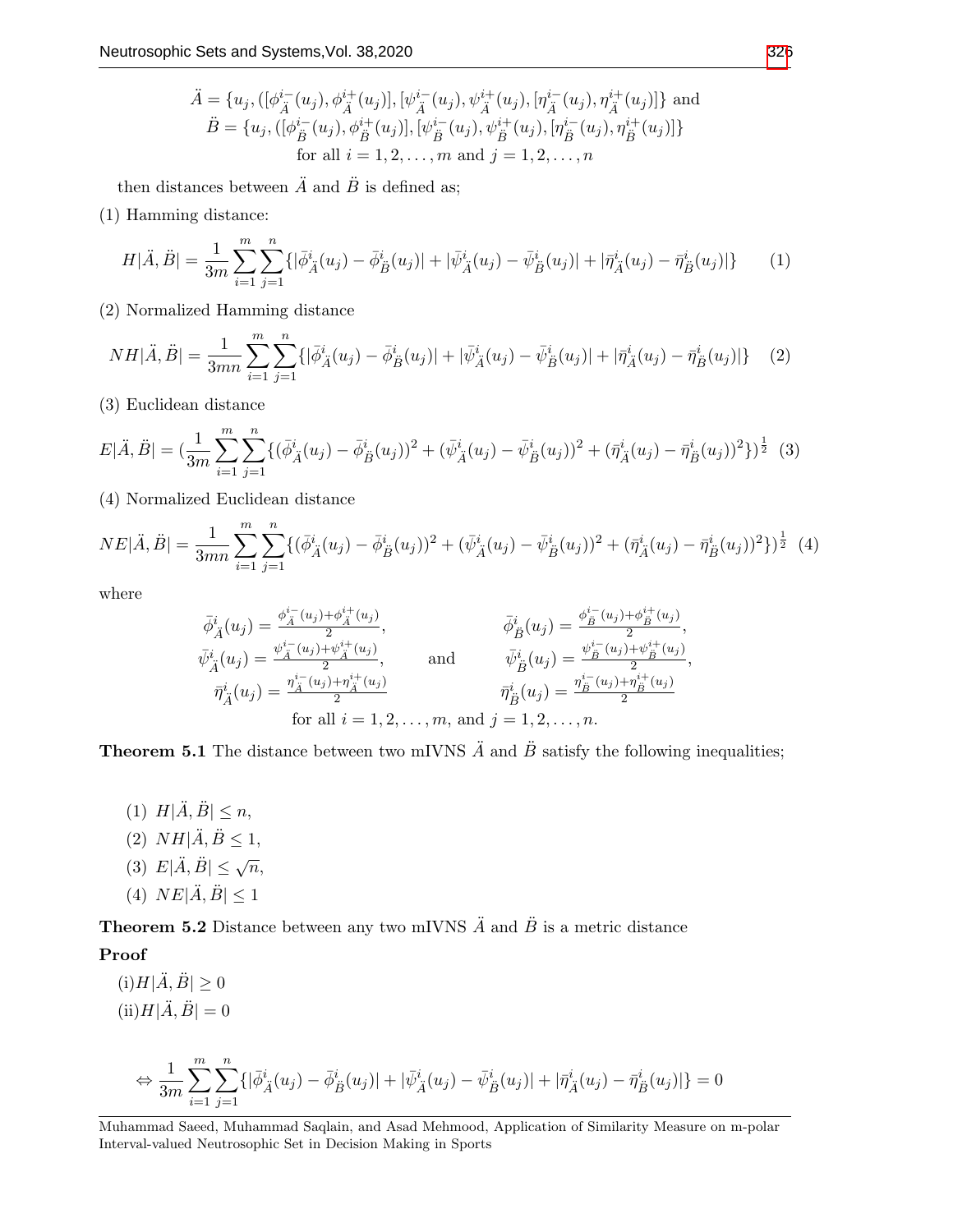$$
\Leftrightarrow |\bar{\phi}_{\vec{A}}^{i}(u_{j}) - \bar{\phi}_{\vec{B}}^{i}(u_{j})| + |\bar{\psi}_{\vec{A}}^{i}(u_{j}) - \bar{\psi}_{\vec{B}}^{i}(u_{j})| + |\bar{\eta}_{\vec{A}}^{i}(u_{j}) - \bar{\eta}_{\vec{B}}^{i}(u_{j})| = 0
$$
  
for all  $i = 1, 2, ..., m$ , and  $j = 1, 2, ..., n$ .  

$$
\Leftrightarrow |\bar{\phi}_{\vec{A}}^{i}(u_{j}) - \bar{\phi}_{\vec{B}}^{i}(u_{j})| = 0,
$$

$$
|\bar{\psi}_{\vec{A}}^{i}(u_{j}) - \bar{\psi}_{\vec{B}}^{i}(u_{j})| = 0,
$$

$$
|\bar{\eta}_{\vec{A}}^{i}(u_{j}) - \bar{\eta}_{\vec{B}}^{i}(u_{j})| = 0
$$
  
for all  $i = 1, 2, ..., m$ , and  $j = 1, 2, ..., n$ .

$$
\Leftrightarrow \bar{\phi}_{\tilde{A}}^{i}(u_{j}) = \bar{\phi}_{\tilde{B}}^{i}(u_{j}),
$$

$$
\bar{\psi}_{\tilde{A}}^{i}(u_{j}) = \bar{\psi}_{\tilde{B}}^{i}(u_{j}),
$$

$$
\bar{\eta}_{\tilde{A}}^{i}(u_{j}) = \bar{\eta}_{\tilde{B}}^{i}(u_{j})
$$

for all  $i = 1, 2, ..., m$ , and  $j = 1, 2, ..., n$ .

$$
\Leftrightarrow \ddot{A} = \ddot{B}
$$

 $(\mbox{iii})H|\ddot A, \ddot B|=H|\ddot B, \ddot A|$ (iv) For any three sets  $\ddot{A}$ ,  $\ddot{B}$ , and  $\ddot{C}$ 

$$
|\bar{\phi}_{\vec{A}}^{i}(u_{j}) - \bar{\phi}_{\vec{B}}^{i}(u_{j})| + |\bar{\psi}_{\vec{A}}^{i}(u_{j}) - \bar{\psi}_{\vec{B}}^{i}(u_{j})| + |\bar{\eta}_{\vec{A}}^{i}(u_{j}) - \bar{\eta}_{\vec{B}}^{i}(u_{j})|
$$
  
for all  $i = 1, 2, ..., m$ , and  $j = 1, 2, ..., n$ .  

$$
= |\bar{\phi}_{\vec{A}}^{i}(u_{j}) - \bar{\phi}_{\vec{C}}^{i}(u_{j}) + \bar{\phi}_{\vec{C}}^{i}(u_{j}) - \bar{\phi}_{\vec{B}}^{i}(u_{j})|
$$

$$
+ |\bar{\psi}_{\vec{A}}^{i}(u_{j}) - \bar{\psi}_{\vec{C}}^{i}(u_{j}) + \bar{\psi}_{\vec{C}}^{i}(u_{j}) - \bar{\psi}_{\vec{B}}^{i}(u_{j})|
$$

$$
+ |\bar{\eta}_{\vec{A}}^{i}(u_{j}) - \bar{\eta}_{\vec{C}}^{i}(u_{j}) + \bar{\eta}_{\vec{C}}^{i}(u_{j}) - \bar{\eta}_{\vec{B}}^{i}(u_{j})|
$$
  
for all  $i = 1, 2, ..., m$ , and  $j = 1, 2, ..., n$ .  

$$
\leq |\bar{\phi}_{\vec{A}}^{i}(u_{j}) - \bar{\phi}_{\vec{C}}^{i}(u_{j})| + |\bar{\phi}_{\vec{C}}^{i}(u_{j}) - \bar{\phi}_{\vec{B}}^{i}(u_{j})|
$$

$$
+ |\bar{\psi}_{\vec{A}}^{i}(u_{j}) - \bar{\psi}_{\vec{C}}^{i}(u_{j})| + |\bar{\psi}_{\vec{C}}^{i}(u_{j}) - \bar{\psi}_{\vec{B}}^{i}(u_{j})|
$$

$$
+ |\bar{\eta}_{\vec{A}}^{i}(u_{j}) - \bar{\eta}_{\vec{C}}^{i}(u_{j})| + |\bar{\eta}_{\vec{C}}^{i}(u_{j}) - \bar{\eta}_{\vec{B}}^{i}(u_{j})|
$$
  
for all  $i = 1, 2, ..., m$ , and  $j = 1, 2, ..., n$ .

$$
= |\bar{\phi}_{\vec{A}}^{i}(u_{j}) - \bar{\phi}_{\vec{C}}^{i}(u_{j})| + |\bar{\psi}_{\vec{A}}^{i}(u_{j}) - \bar{\psi}_{\vec{C}}^{i}(u_{j})| + |\bar{\eta}_{\vec{A}}^{i}(u_{j}) - \bar{\eta}_{\vec{C}}^{i}(u_{j})|
$$
  
+  $|\bar{\phi}_{\vec{C}}^{i}(u_{j}) - \bar{\phi}_{\vec{B}}^{i}(u_{j})| + |\bar{\psi}_{\vec{C}}^{i}(u_{j}) - \bar{\psi}_{\vec{B}}^{i}(u_{j})| + |\bar{\eta}_{\vec{C}}^{i}(u_{j}) - \bar{\eta}_{\vec{B}}^{i}(u_{j})|$   
for all  $i = 1, 2, ..., m$ , and  $j = 1, 2, ..., n$ .

$$
H[\ddot{A},\ddot{B}]\leq H[\ddot{A},\ddot{C}]+H[\ddot{C},\ddot{B}]
$$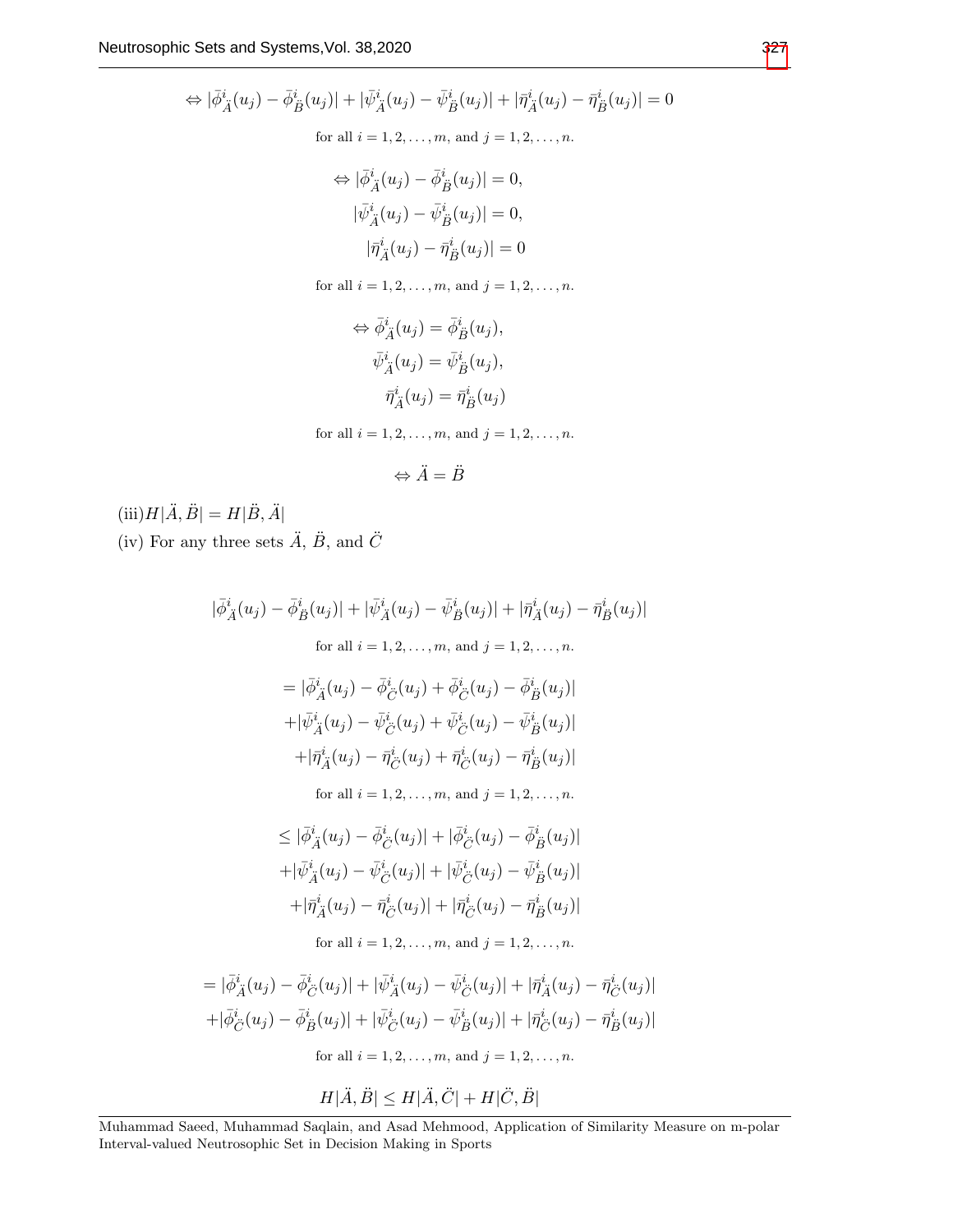#### 5.2. Similarity Measure

Definition 5.2 [31] Similarity measures between two mIVNS is defined as

$$
SM(\ddot{A}, \ddot{B}) = \frac{1}{1 + |\ddot{A}, \ddot{B}|}\tag{5}
$$

where  $|\tilde{A}, \tilde{B}|$  is any distance that are discussed above.

**Lemma 5.3** Consider two mIVNS  $\ddot{A}$  and  $\ddot{B}$  corresponds to universal set  $\ddot{U}$  then we have the following properties

- $SM(\ddot{A}, \ddot{B}) = SM(\ddot{B}, \ddot{A})$
- $0 \leq SM(\ddot{A}, \ddot{B}) \leq 1$
- $SM(\ddot{A}, \ddot{B}) = 1$  iff  $\ddot{A} = \ddot{B}$

#### 5.3. Similarity

**Definition 5.3** [31] Consider  $N(U)$  be the set of all mIVNS corresponds to  $\ddot{U}$ . Suppose  $\ddot{A}$ and  $\ddot{B} \in N(U)$ . If  $SM(\ddot{A}, \ddot{B} \ge \check{\alpha}, \check{\alpha} \in [0, 1]$  then two  $\ddot{A}$  and  $\ddot{B}$  are said to be  $\check{\alpha}$  similar and we denote the relation  $\ddot{A} \cong_{\breve{\alpha}} \ddot{B}$ .

**Lemma 5.4** Two mIVNS  $\ddot{A}$  and  $\ddot{B}$  are said to be significantly similar if

$$
SM(\ddot{A}, \ddot{B}) > \frac{1}{2}
$$

## 6. Case Study

Similarity Measure is well-known criteria for the solution of Decision Making Problems. The use of similarity measure can be very helpful in the selection of the best alternative. This criteria is considered the best tool for the comparison of two objects, set, and pattern. While it will better to compare some set with an ideal set to find the similarity with the idealness. This method will conclude that at which stage (from 0 to 1) an object can be ranked, which helps in ranking analysis and selection problem. From the ranking an object, a candidate can be selected more accurately.

In Sports, every game is important for a team, the selection of players for a team can affect the result of a game, so it is mandatory for the team, coach, and technique director to select good and excellent players for a game. Following is the algorithm of our proposed method, also shown in Figure 2.

## 6.1. Algorithm of Decision Making on mIVNS structure

- Construct set of attribute  $\ddot{U} = \{u_1, u_2, \ldots, u_n\}$  as n number of attribute of players.
- Construct t m-polar IVNS  $\ddot{A}_k$ ,  $(k = 1, 2, ..., t)$  corresponds to  $\ddot{U}$  based on previous m matches records of t Players

Muhammad Saeed, Muhammad Saqlain, and Asad Mehmood, Application of Similarity Measure on m-polar Interval-valued Neutrosophic Set in Decision Making in Sports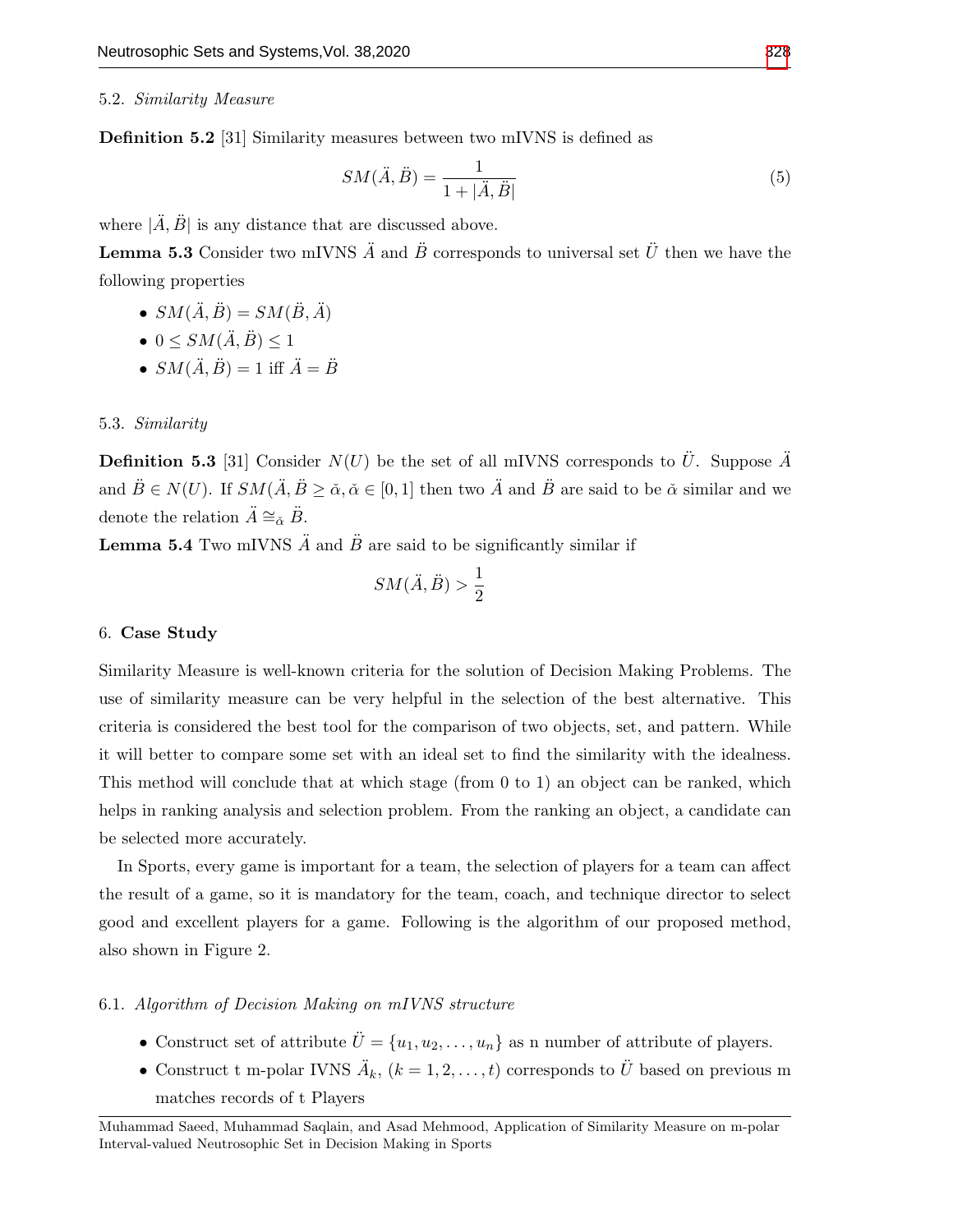- Construct best ideal performance m-polar IVNS  $\ddot{B}$  corresponds to  $\ddot{U}$ , that is  $\ddot{B} = \{u_j, ([1, 1], [1, 1], \ldots, [1, 1]), ([0, 0], [0, 0], \ldots, [0, 0]), ([0, 0], [0, 0], \ldots, [0, 0])\}$ where  $j = 1, 2, \ldots, n$
- Calculate distance between each  $\ddot{A}_k$  and  $\ddot{B}$  using Euclidean distance formula  $E|\ddot{A},\ddot{B}|=(\tfrac{1}{3m}\sum_{i=1}^{m}\sum_{j=1}^{n}\{(\bar{\phi}_{\ddot{A}}^{i}(u_{j})-\bar{\phi}_{\ddot{B}}^{i}(u_{j}))^{2}+(\bar{\psi}_{\ddot{A}}^{i}(u_{j})-\bar{\psi}_{\dot{B}}^{i}(u_{j}))^{2}+(\bar{\eta}_{\ddot{A}}^{i}(u_{j})-\bar{\eta}_{\dot{B}}^{i}(u_{j}))^{2}\})^{\frac{1}{2}}$
- Calculating the similarity measures between two m-polar IVNS by using the formula  $SM(\ddot{A}, \ddot{B}) = \frac{1}{1 + E[\ddot{A}, \ddot{B}]}$
- Arrange the similarity measure results in descending order as to rank players for next match.



Figure 2. Pictorial view of Algorithm

#### 6.2. Limitation of the Method

There are several limitations of the method that must be assured before implementing the similarity measure criteria.

- (1) Similarity measure can be found between two sets at a time to find comparison among themselves.
- (2) The two sets must be independent of each other and must be from the same structure.

Muhammad Saeed, Muhammad Saqlain, and Asad Mehmood, Application of Similarity Measure on m-polar Interval-valued Neutrosophic Set in Decision Making in Sports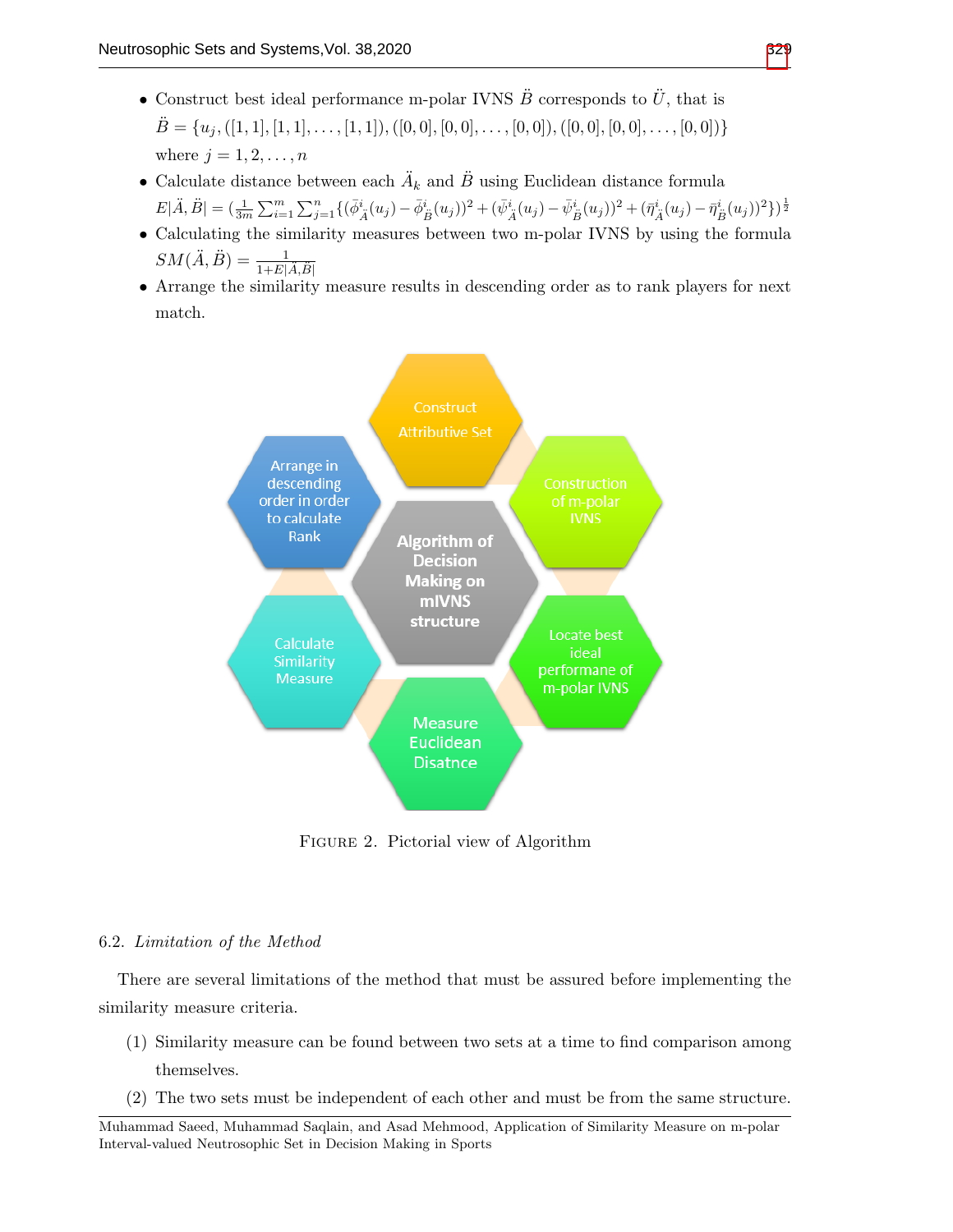#### 6.3. Problem Formulation and Assumption

Here we illustrate a similarity measure for the selection of the best three forward players combination of Paris Saint-Germain Club (Football) as looking at previous matches records of forward players who played 90 minutes game. Since PSG is very strong in attacking and they have very good players in forward, mid and defending positions. But the PSG club is weak in scoring the good goals and misses good opportunities of scoring goals. In this paper, we took previous records of some matches of all forward players of PSG who played 90 minutes game for our decision making problem, we illustrate similarity measure based on Euclidean distance for the best 3 forward player combination.

#### 6.4. Calculation

The data of previous matches are collected in distinct attributes (quality of and best ideal forward players), attribute set of players is defined as  $\ddot{U}$  such that,

$$
\ddot{U} = \{u_1, u_2, u_3, u_4\}
$$

where  $u_1$  represents "shooting ability",  $u_2$  represents "first touch ability",  $u_3$  represents "speed", and  $u_4$  represents "switch with other forward players",.

Although PSG has six forward players that are Edinson Cavani, Kylian Mbappe, Neymar Jr., Mauro Icardi, Pablo Sarabia, and Eric Maxim Chupo-Moting, but mostly three of them plays a match on the field.

Now we took data from the site of the last 3 matches played by six players mentioned above corresponds to attribute set  $\ddot{U}$ , then we construct six different 3-polar IVNS  $\ddot{A}_1$ ,  $\ddot{A}_2$ ,  $\ddot{A}_3$ ,  $\ddot{A}_4$ ,  $\ddot{A}_5$ , and  $\ddot{A}_6$ , shown in Table 1 where these sets represents the last 3 matches performances of Edinson Cavani, Kylian Mbappe, Neymar Jr., Mauro Icardi, Pablo Sarabia, and Eric Maxim Chupo-Moting,respectively,

We take the best ideal performance of any forward player as mIVNS  $\ddot{B}$ , that is

 $\ddot{B} = \{u_1, (([1,1][1,1][1,1]), ([0,0][0,0]), ([0,0][0,0]), u_2, (([1,1][1,1][1,1]), ([0,0][0,0]), ([0,0][0,0]), ([0,0][0,0]),$ 

 $u_3, (([1,1][1,1][1,1]),([0,0][0,0],0,0],0,0],0,0][0,0]),$   $u_4, (([1,1][1,1][1,1]),([0,0][0,0],0,0],([0,0],0,0],0,0]$ 

Now We calculate the Euclidean distance between  $\ddot{A}_k$ ,  $(k = 1, 2, 3, 4, 5, 6)$  and  $\ddot{B}$ , and then the Similarity measure is calculated as shown in Table 2.

Now we can easily rank the players as  $\ddot{A}_3 \succ \ddot{A}_2 \succ \ddot{A}_4 \succ \ddot{A}_1 \succ \ddot{A}_5 \succ \ddot{A}_6$  as highest to lowest value from Table 2, so it shows that Neymar Jr., Kylian Mbappe, and Mauro Icardi are three key players for the very next match as they had a good performance in last 3 matches.

#### 7. Discussion

Similarity Measure is a well-known tool for the evaluation of comparisons and finding the similarity between two objects, patterns, and sets. This tool is applicable in every structure

Muhammad Saeed, Muhammad Saqlain, and Asad Mehmood, Application of Similarity Measure on m-polar Interval-valued Neutrosophic Set in Decision Making in Sports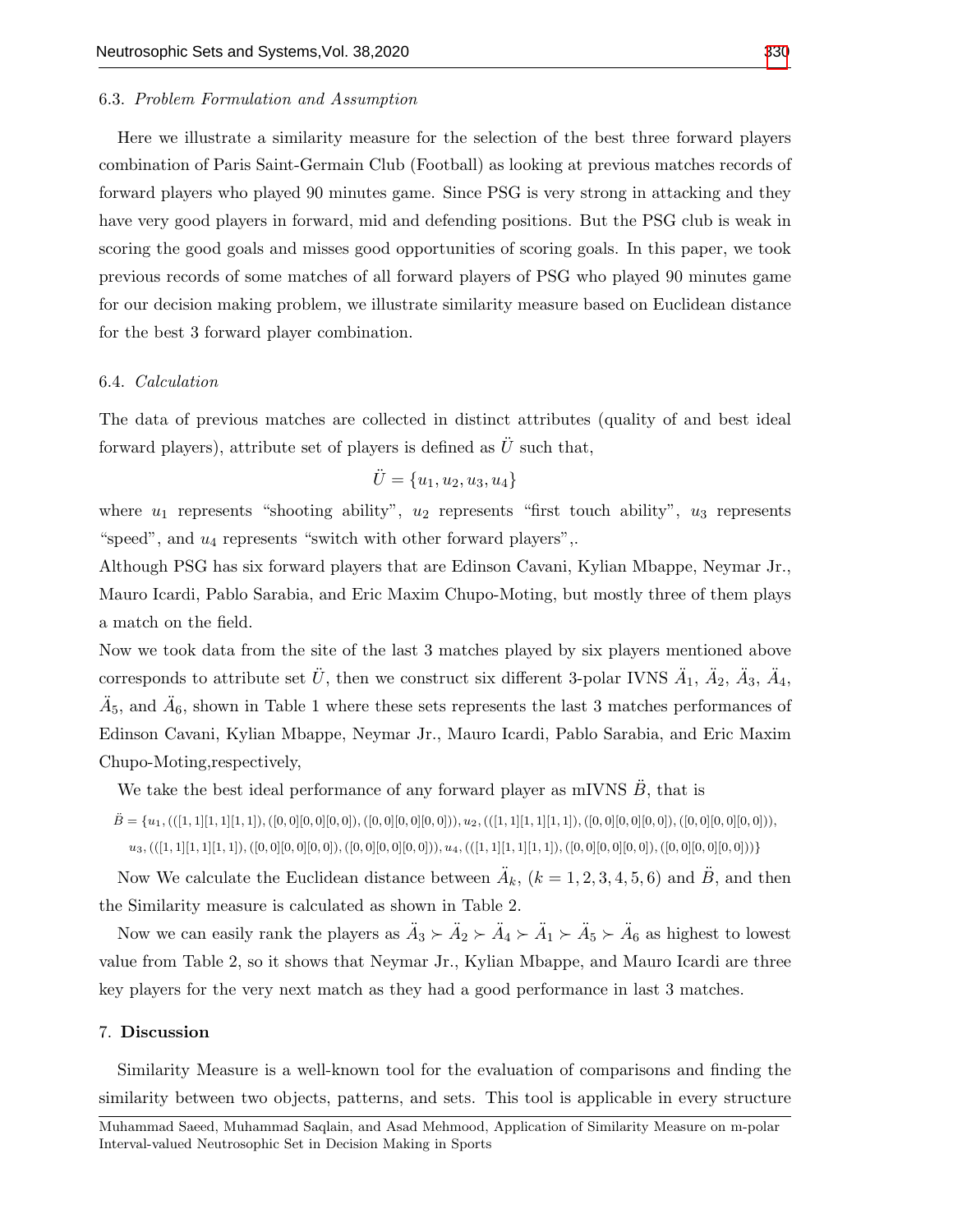|  | $u_1$                             | $u_2$                                                                                                                                                                                                                                                                                       | $u_3$                                                                   | $u_4$                             |
|--|-----------------------------------|---------------------------------------------------------------------------------------------------------------------------------------------------------------------------------------------------------------------------------------------------------------------------------------------|-------------------------------------------------------------------------|-----------------------------------|
|  |                                   | $[(0.71, 0.76][0.83, 0.90][0.80, 0.85]), [([0.57, 0.63][0.65, 0.72][0.62, 0.67]), [[0.74, 0.80][0.75, 0.80][0.70, 0.76]), [[0.50, 0.57][0.52, 0.60][0.50, 0.55]),$                                                                                                                          |                                                                         |                                   |
|  |                                   | $\bigl  \ddot{A}_1 \bigl  \bigl( [0.23, 0.30] [0.14, 0.22] [0.19, 0.23] \bigr) \bigl  \bigl( [0.32, 0.38] [0.40, 0.43] [0.36, 0.40] \bigr) \bigl  \bigl( [0.23, 0.30] [0.17, 0.22] [0.25, 0.29] \bigr) \bigl  \bigl( [0.42, 0.48] [0.43, 0.50] [0.48, 0.55] \bigr) \bigr  \bigl( [0.42, 0.$ |                                                                         |                                   |
|  |                                   | $([0.30, 0.35][0.17, 0.20][0.30, 0.32]) ([0.32, 0.39][0.42, 0.52][0.41, 0.49]) ([0.27, 0.34][0.19, 0.28][0.22, 0.30]) ([0.50, 0.53][0.49, 0.55][0.55, 0.60])$                                                                                                                               |                                                                         |                                   |
|  |                                   | $[(0.90, 0.97][0.87, 0.92][0.86, 0.91]), [(0.82, 0.87][0.84, 0.90][0.87, 0.93]), [(0.60, 0.66][0.58, 0.64][0.53, 0.60]), [(0.75, 0.80][0.70, 0.76][0.68, 0.75]),$                                                                                                                           |                                                                         |                                   |
|  |                                   | $ \tilde{A}_2 ([0.10, 0.18][0.16, 0.22][0.20, 0.24]),  ([0.12, 0.20][0.20, 0.25][0.13, 0.20]),  ([0.33, 0.40][0.38, 0.45][0.34, 0.40]),  ([0.23, 0.30][0.30, 0.35][0.33, 0.39]),$                                                                                                           |                                                                         |                                   |
|  |                                   | $([0.20, 0.24][0.23, 0.30][0.18, 0.25])$ $([0.25, 0.32][0.18, 0.24][0.30, 0.33])$ $([0.38, 0.40][0.40, 0.50][0.43, 0.52])$ $([0.28, 0.34][0.30, 0.36][0.39, 0.46])$                                                                                                                         |                                                                         |                                   |
|  | ([0.94, 0.99][0.96, 1][0.95, 1]), |                                                                                                                                                                                                                                                                                             | $([0.95,1][0.96,1][0.95,0.98]), \ ([0.65,0.70][0.68,0.76][0.74,0.80]),$ | ([0.90, 0.95][0.96, 1][0.98, 1]), |
|  |                                   | $ \tilde{A}_3 ([0.13,0.20][0.14,0.22][0.18,0.24]), ([0.20,0.22][0.15,0.21][0.17,0.23]), ([0.39,0.47][0.41,0.46][0.38,0.42]), ([0.11,0.15][0.14,0.19][0.16,0.24]),$                                                                                                                          |                                                                         |                                   |
|  |                                   | $([0.20, 0.26][0.23, 0.27][0.19, 0.26])$ $([0.20, 0.26][0.21, 0.25][0.23, 0.29])$ $([0.40, 0.47][0.42, 0.50][0.46, 0.54])$ $([0.30, 0.33][0.25, 0.30][0.20, 0.30])$                                                                                                                         |                                                                         |                                   |
|  |                                   | $[(0.78, 0.84][0.78, 0.84][0.83, 0.89]),[(0.58, 0.64][0.60, 0.65][0.61, 0.67]),[(0.65, 0.71][0.63, 0.68][0.60, 0.67]),[(0.54, 0.60][0.54, 0.59][0.57, 0.60]),$                                                                                                                              |                                                                         |                                   |
|  |                                   | $\frac{1}{4}$ d([0.20,0.25][0.22,0.29][0.14,0.20]),[([0.30,0.36][0.28,0.30][0.35,0.40]),[([0.50,0.54][0.34,0.40][0.40,0.47]),[([0.37,0.40][0.39,0.44][0.42,0.46]),                                                                                                                          |                                                                         |                                   |
|  |                                   | $([0.34, 0.40][0.33, 0.35][0.23, 0.27])$ $([0.40, 0.45][0.39, 0.43][0.33, 0.37])$ $([0.29, 0.35][0.31, 0.39][0.35, 0.40])$ $([0.43, 0.45][0.40, 0.44][0.30, 0.33])$                                                                                                                         |                                                                         |                                   |
|  |                                   | $[(0.74, 0.80][0.70, 0.76][0.70, 0.76]),[(0.60, 0.68][0.58, 0.65][0.56, 0.62]),[(0.50, 0.57][0.38, 0.45][0.37, 0.42]),[(0.73, 0.82][0.75, 0.80][0.80, 0.85]),$                                                                                                                              |                                                                         |                                   |
|  |                                   | $\big  \tilde A_5 \big  ([0.20, 0.24][0.23, 0.28][0.30, 0.34]), \big  ([0.34, 0.39][0.38, 0.45][0.40, 0.48]), \big  ([0.37, 0.40][0.44, 0.51][0.38, 0.48]), \big  ([0.30, 0.32][0.17, 0.25][0.22, 0.26]),$                                                                                  |                                                                         |                                   |
|  |                                   | $([0.23, 0.31][0.25, 0.31][0.30, 0.34])$ $([0.32, 0.35][0.45, 0.49][0.37, 0.42])$ $([0.41, 0.44][0.50, 0.54][0.59, 0.63])$ $([0.20, 0.26][0.20, 0.26][0.19, 0.22])$                                                                                                                         |                                                                         |                                   |
|  |                                   | $[(0.64, 0.70][0.62, 0.70][0.69, 0.74]),[(0.60, 0.69][0.59, 0.65][0.61, 0.69]),[(0.48, 0.54][0.40, 0.48][0.40, 0.46]),[(0.42, 0.50][0.55, 0.62][0.65, 0.70]),$                                                                                                                              |                                                                         |                                   |
|  |                                   | $ \ddot A_6 ([0.31, 0.37][0.28, 0.33][0.22, 0.29]),  ([0.20, 0.30][0.34, 0.40][0.31, 0.40]),  ([0.51, 0.55][0.52, 0.58][0.48, 0.50]),  ([0.52, 0.57][0.43, 0.47][0.47, 0.53]),$                                                                                                             |                                                                         |                                   |
|  |                                   | $([0.21, 0.25][0.23, 0.25][0.24, 0.30])\big ([0.32, 0.38][0.30, 0.34][0.34, 0.37])\big ([0.42, 0.45][0.48, 0.53][0.50, 0.52])\big ([0.39, 0.44][0.38, 0.42][0.45, 0.50])$                                                                                                                   |                                                                         |                                   |

TABLE 1. Represents six 3–IVNS  $\ddot{A}_1$ ,  $\ddot{A}_2$ ,  $\ddot{A}_3$ ,  $\ddot{A}_4$ ,  $\ddot{A}_5$ , and  $\ddot{A}_6$ 

|                          | Distance Measure | Similarity Measure $(SM)$ | Rank           |
|--------------------------|------------------|---------------------------|----------------|
| $(\ddot{A}_1, \ddot{B})$ | 0.2393           | 0.806                     | 4              |
| $(\ddot{A}_2, \ddot{B})$ | 0.1943           | 0.837                     | $\overline{2}$ |
| $(\ddot{A}_3, \ddot{B})$ | 0.1690           | 0.855                     | 1              |
| $(\ddot{A}_4, \ddot{B})$ | 0.2383           | 0.807                     | 3              |
| $(\ddot{A}_5, \ddot{B})$ | 0.2459           | 0.802                     | 5              |
| $\ddot{A}_6, \ddot{B}$   | 0.2747           | 0.784                     | 6              |

Table 2. Represents Distance Measures and Similarity Measures

of fuzzy, intuitionistic fuzzy, neutrosophic, and their hybrid structures while the first distance measure has to be derived for certain structures. It is mandatory that the two sets must be independent of each other and should be from the same structure family. In this paper, a new structure m-polar interval-valued neutrosophic set is derived and some operators are proposed on the derived structure. Furthermore, properties based on operators are discussed, and using distance-based similarity measure an application of player selection problems is dealt with the algorithm.

### 8. Conclusion

m-polar Interval-valued Neutrosophic set has wide application in decision making real-life problems. In this article, m-polar IVNS has been revisited, also some operators and properties on m-polar IVNS have been introduced. Furthermore, distance measure and similarity measure is introduced on m-polar IVNS, and evaluation of selecting of best three forward player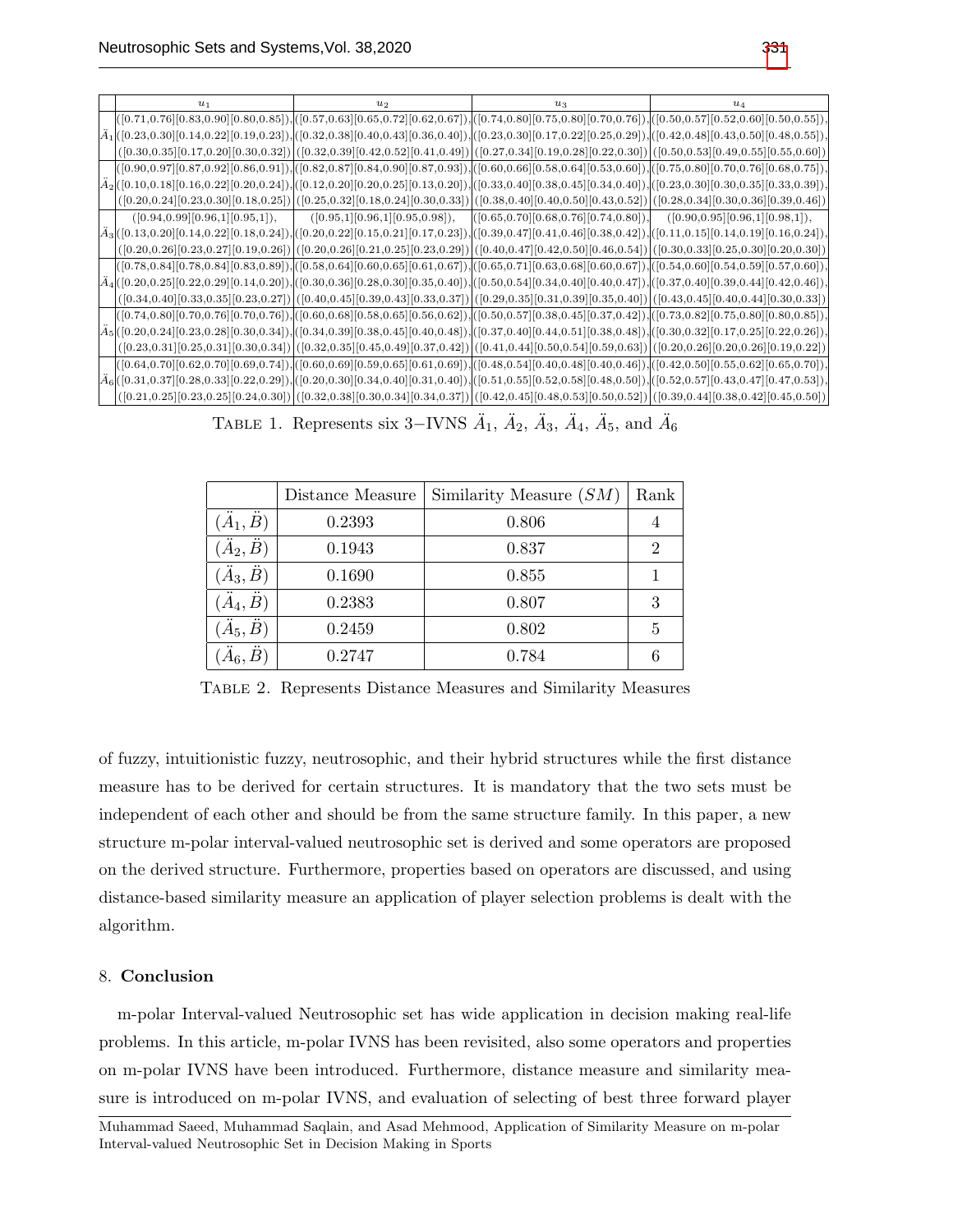combination of PSG club for the very next match as watching their previous match records has been discussed using a similarity measure tool. The concept of m-polar is used as several number of previous m matches played by a player, so the m-polar concept can be used in many different fields of decision-making problems. In future, the this study can be extended and TOPSIS, VIKOR, etc can be applied to this new structure for decision making.

#### References

- 1. L. A. Zadeh, Fuzzy sets, Information and Control, 8, No. 3 (1965) 338-353.
- 2. D. A. Molodtsov, Soft set theory-first results, Computers & Mathematics with Applications, 37, No. 4-5 (1999) 19-31.
- 3. P. K. Maji, R. Biswas, and A. R. Roy Soft set theory, Computers & Mathematics with Applications, 45, No. 37 (2003) 555-562.
- 4. P. Majumdar, and S. K. Samanta, *Generalised fuzzy soft sets*, Computers & Mathematics with Applications, 59, No. 4 (2010) 1425-1432.
- 5. K. T. Atanassov Intuitionistic fuzzy sets, Fuzzy Sets and Systems, 20, No. 1 (1986) 87-96.
- 6. W. R. Zhang, Bipolar fuzzy sets and relations: a computational framework for cognitive modeling and multiagent decision analysis, Proceeding of IEEE Conference, (1994) 305-309.
- 7. J. Chen, S. Li, S. Ma, and X. Wang, mpolar fuzzy sets: an extension of bipolar fuzzy sets, The Scientific World Journal 2014, Article Id 416530 (2014) 8.
- 8. M. Akram A. Adeel, Novel hybrid decision making based on mF rough information, Granular Computing, 5, No. 2 (2020) 185-201.
- 9. M. Akram, A. Adeel, and J. C. R. Alcantud, Fuzzy N-soft sets:a novel model with applications, Journal of Intelligent & Fuzzy Systems, 35, No. 4 (2018) 4757-4771.
- 10. M. Akram, M. G. Ali, and N. O. Ashehri, A new multi-attribute dicision-making methods based on m-polar fuzzy soft rough sets, Symmetry,  $9$ , No. 11 (2017) 271.
- 11. M. Akram, M. G. Ali, N. Waseem, and B. Davvaz, Dicision-making methods based on hybrid mF models, Journal of Intelligent & Fuzzy Systems, 35, No. 3 (2018) 3387-3403.
- 12. F. Smarandache, Neutrosophic Set A Generalization of the Intuitionistic Fuzzy Set, International journal of pure and applied mathematics, 24, No. 3 (2004) 287.
- 13. I. Beg, and S. Ashraf, Similarity measures for fuzzy sets, Appl. and Comput. Math, 8, No. 2 (2009) 192-202.
- 14. S. M. Chen, Measure of similarity between vague sets, Fuzzy Sets and Systems, 74, No. 2 (1995) 217-223.
- 15. P. Majumdar, and S. K. Samanta, Similarity measures of Soft sets, New mathematics and natural computation, 4, No. 1 (2008) 1-12.
- 16. P. Majumdar, and S. K. Samanta, On distance based Similarity measures between intuitionistic fuzzy soft sets, International Journal of Advance Soft Computing and Applications, 3, No. 2 (2011) 1-8.
- 17. S. Broumi, I. Deli, and F. Smarandache, N-valued Interval Neutrosophic Sets and Their Application in Medical Diagnosis, Critical Review 10, (2015) 46–69.
- 18. I. Deli, S. Broumi, and S.F. Smarandache, On neutrosophic refined sets and their applications in medical diagnosis, Journal of New Theory 6,  $(2015)$  88–98.
- 19. F. Smarandache, Neutrosophic Overset, Neutrosophic Underset, and Neutrosophic Offset. Similarly for Neutrosophic Over-/Under-/Off-Logic, Probability, and Statistics, Infinite Study, (2016).
- 20. M. Akram, and N. Waseem, Similarity Measures for New Hybrid Models: mF Sets and mF Soft Sets, Punjab University Journal of Mathematics, 51 No. 6 (2019) 115-130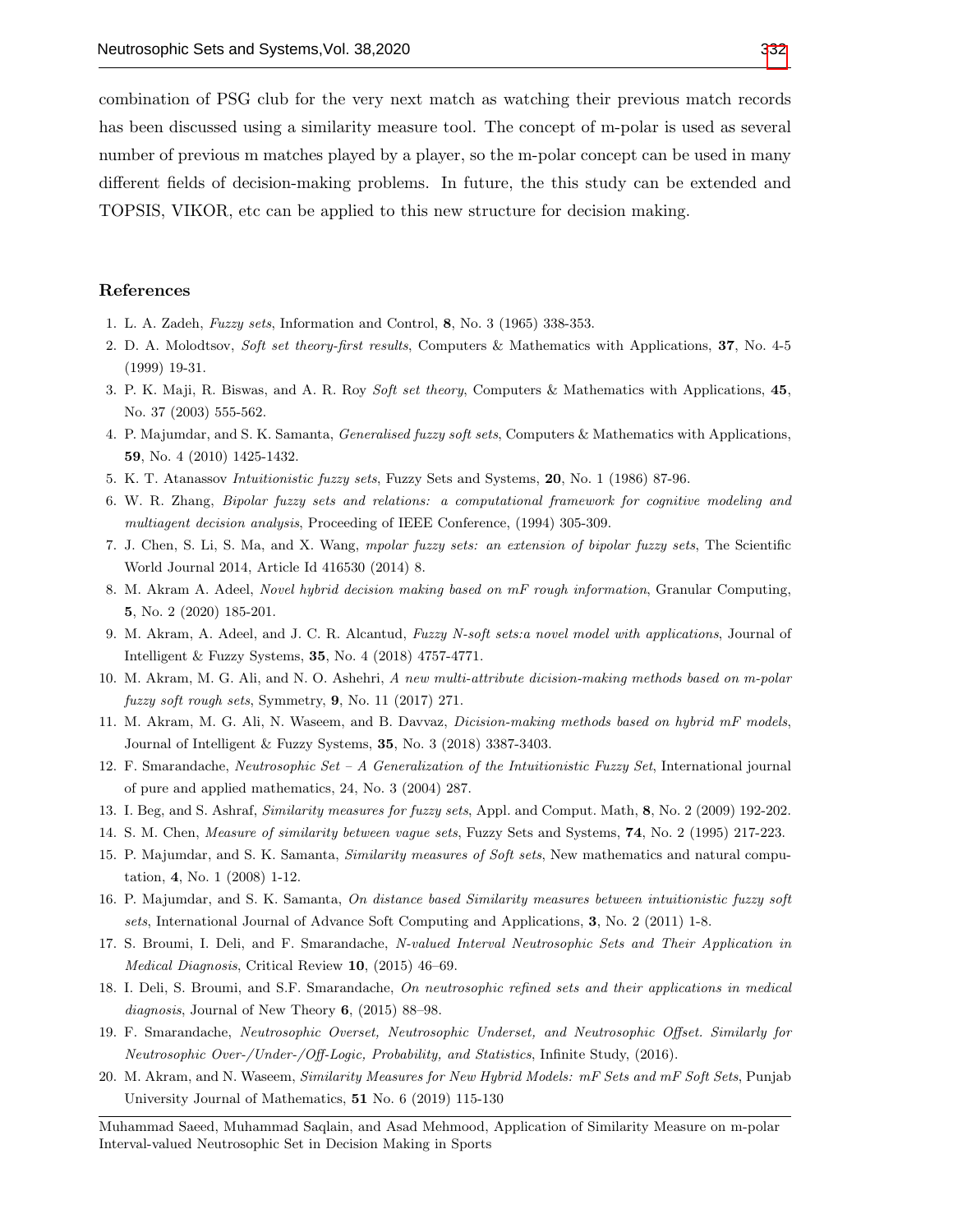- 21. A. Kharal, Distance and similarity measures for soft set, New mathematics and natural computation, 6 No. 3 (2010) 321-334.
- 22. J. C. Bezdek, R. Ehrlich, and W. Full, FCM: The fuzzy c-means clustering algorithm, Computers & Geosciences, 10, No. 2-3 (1984) 191-203.
- 23. D. H. Hongand, and C. Kim, A note on similarity measures between vague sets and between elements, Information Sciences, 115, No. 1-4 (1999) 83-96.
- 24. F. Feng, Y. B. Jun, X. Liu, and L. Li, An adjustable approach to fuzzy soft set based decision making, Journal of Computational and Applied Mathematics, 234, No. 1 (2010) 10-20.
- 25. I. Deli, Interval-valued neutrosophic soft sets and its decision making, International Journal of Machine Learning and Cybernetics, 8, No. 2 (2017) 665-676.
- 26. S. M. Chen, M. S. Yeh, and P. Y. Hsiao, A comparison of similarity measures of fuzzy values, Fuzzy Sets and Systems, 72, No. 1 (1995) 79-89.
- 27. M. Saqlain, M. Saeed, M. R. Ahmad, and F. Smarandache, Generalization of TOPSIS for Neutrosophic Hypersoft set using Accuracy Function and its Application, Neutrosophic Sets and Systems, 27, (2019) 131-137.
- 28. M. Saqlain, M. Sana, M. Saeed and F. Smarandache, Aggregate Operators of Neutrosophic Hypersoft Set, Neutrosophic Sets and Systems, 32, (2020) 294-306.
- 29. M. Saqlain, M. Sana, M. Saeed, and B. Said, Single and Multi-valued Neutrosophic Hypersoft set and Tangent Similarity Measure of Single valued Neutrosophic Hypersoft Sets, Neutrosophic Sets and Systems, 32, (2020) 317-329.
- 30. M. Zulqarnain, F. Dayan, and M. Saeed, Topsis analysis for the prediction of diabetes based on general characteristics of humans, Int. J. Pharm. Sci. Res., 9, No. 7 (2018) 2932-2939.
- 31. M. Saeed, M. Saqlain, A. Mehmood, K. Naseer, S. Yaqoob, MultiPolar Neutrosophic Soft Sets with Application in Medical Diagnosis and Decision-Making, Neutrosophic Sets and Systems, 33, (2020) 183-207.
- 32. M. Saqlain, N. Jafar, and A. Riffat, Smart phone selection by consumers' in Pakistan: FMCGDM fuzzy multiple criteria group decision making approach, Gomal University Journal of Research, 34, No. 1 (2019) 27-31.
- 33. M. Saqlain N. Jafar, and M. Riaz, A New Approach of Neutrosophic Soft Set with Generalized Fuzzy TOPSIS in Application of Smart Phone Selection, Nuetrosophic Sets and Systems, 32, (2020) 307-316.
- 34. M. Riaz, M. Saqlain, and M. Saeed, Application of Generalized Fuzzy TOPSIS in Decision Making for Neutrosophic Soft set to Predict the Champion of FIFA 2018: A Mathematical Analysis, Punjab University Journal of Mathematics, 51, No. 8 (2019) 111-126.
- 35. M. Saqlain, N. Jafar, R. Hamid, and A. Shahzad, Prediction of Cricket World Cup 2019 by TOPSIS Technique of MCDM-A Mathematical Analysis, International Journal of Scientific & Engineering Research, 10, No. 2 (2019) 789-792.
- 36. P. Liu, L. Zhang, X. Liu, and P. Wang, Multi-valued neutrosophic number Bonferroni mean operators with their applications in multiple attribute group decision making International Journal of Information Technology & Decision Making, 15, No. 5 (2016) 1181-1210.
- 37. M. Kamal, L. Abdullah, I. Abdullah, S. Alkhazaleh, and F. Karaaslan, Multi-Valued Interval Neutrosophic Soft Set: Formulation and Theory, Neutrosophic Sets and Systems, 30, (2019) 149-170.
- 38. M. Abdel-Basset, R. Mohamed, M. Elhoseny, and V. Chang, Evaluation framework for smart disaster response systems in uncertainty environment, Mechanical Systems and Signal Processing, 145, (2020) 106941.
- 39. M. Abdel-Basset, M. Ali, and A. Atef, Uncertainty assessments of linear time-cost tradeoffs using neutrosophic set, Computers & Industrial Engineering, 141, (2020) 106286.
- 40. M. Abdel-Basset, M. Ali, and A. Atef, Resource levelling problem in construction projects under neutrosophic environment, The Journal of Supercomputing, 76, No. 2 (2020) 964-988.

Muhammad Saeed, Muhammad Saqlain, and Asad Mehmood, Application of Similarity Measure on m-polar Interval-valued Neutrosophic Set in Decision Making in Sports